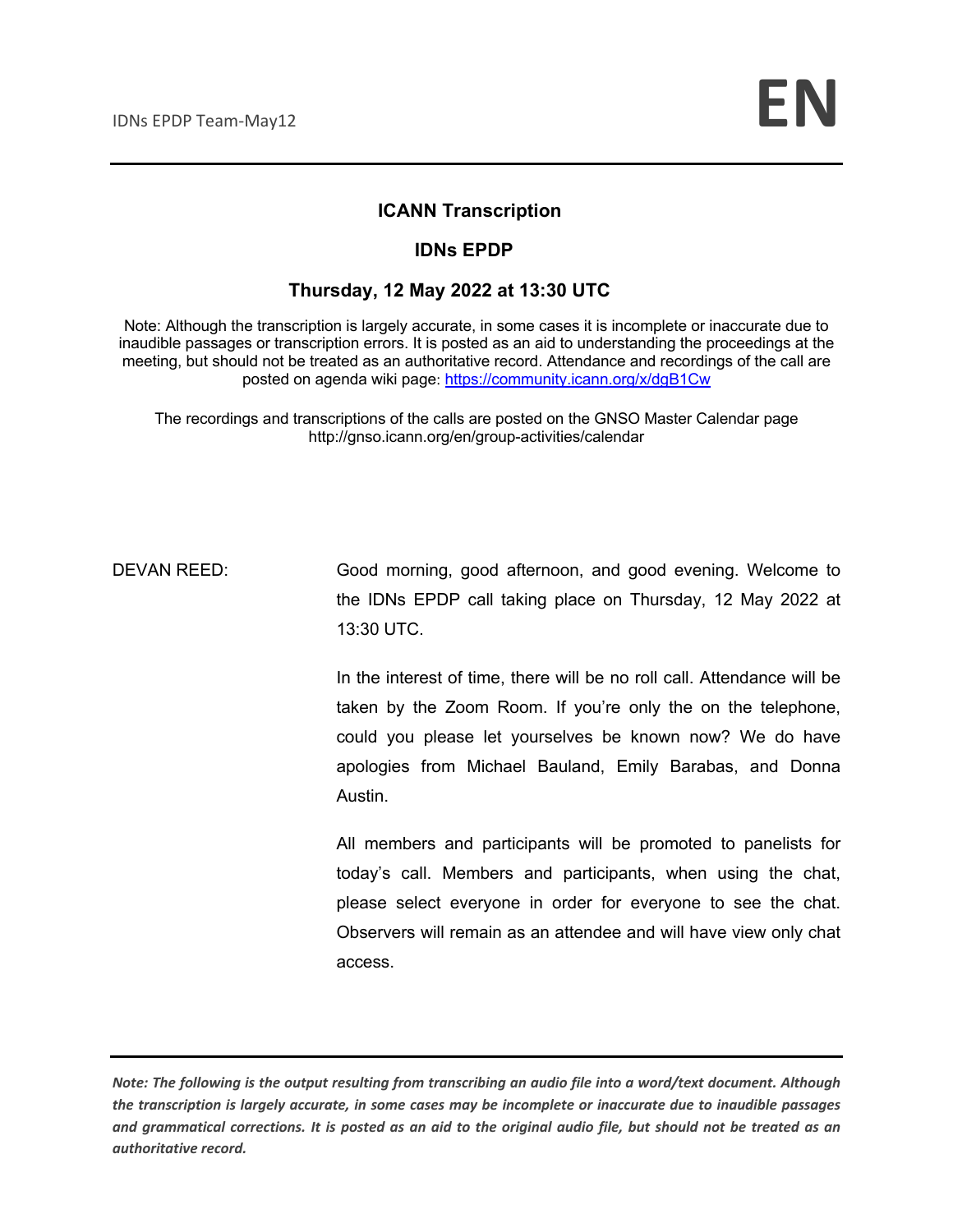Statements of Interest must be kept up to date. If anyone has any updates to share, please raise your hand or speak up now. If you need assistance updating your Statements of Interest, please email the GNSO secretariat.

All documentation and information can be found on the IDNs EPDP wiki space. Recordings will be posted on the public wiki space shortly after the end of the call. Please remember to state your name before speaking for the transcript. As a reminder, those who take part in the ICANN multistakeholder model are to comply with the Expected Standards of Behavior. Thank you. Over to you, Justine.

JUSTINE CHEW: Thank you, Devan. Welcome, everybody. I think we may be expecting a few more people to join us. We typically have about 24-25 people on the call. So in any event, yes, Donna is an apology again today. So I have the pleasure of chairing the call again this week.

> The first step is the agenda, I believe. Let's have a look at the agenda. Yes. Okay. So we have chair updates. Let me do the chair updates. Okay. So I have three things that I need to just update the EPDP team here, which is that, well, for the volunteers that have volunteered to join the String Similarity small group, if you could just please complete the Doodle poll so that we can get a call scheduled in the near future. That would be much appreciated. I'm not quite sure who has completed the Doodle, who hasn't. But in any case, please do complete it if you have volunteered to join the small group.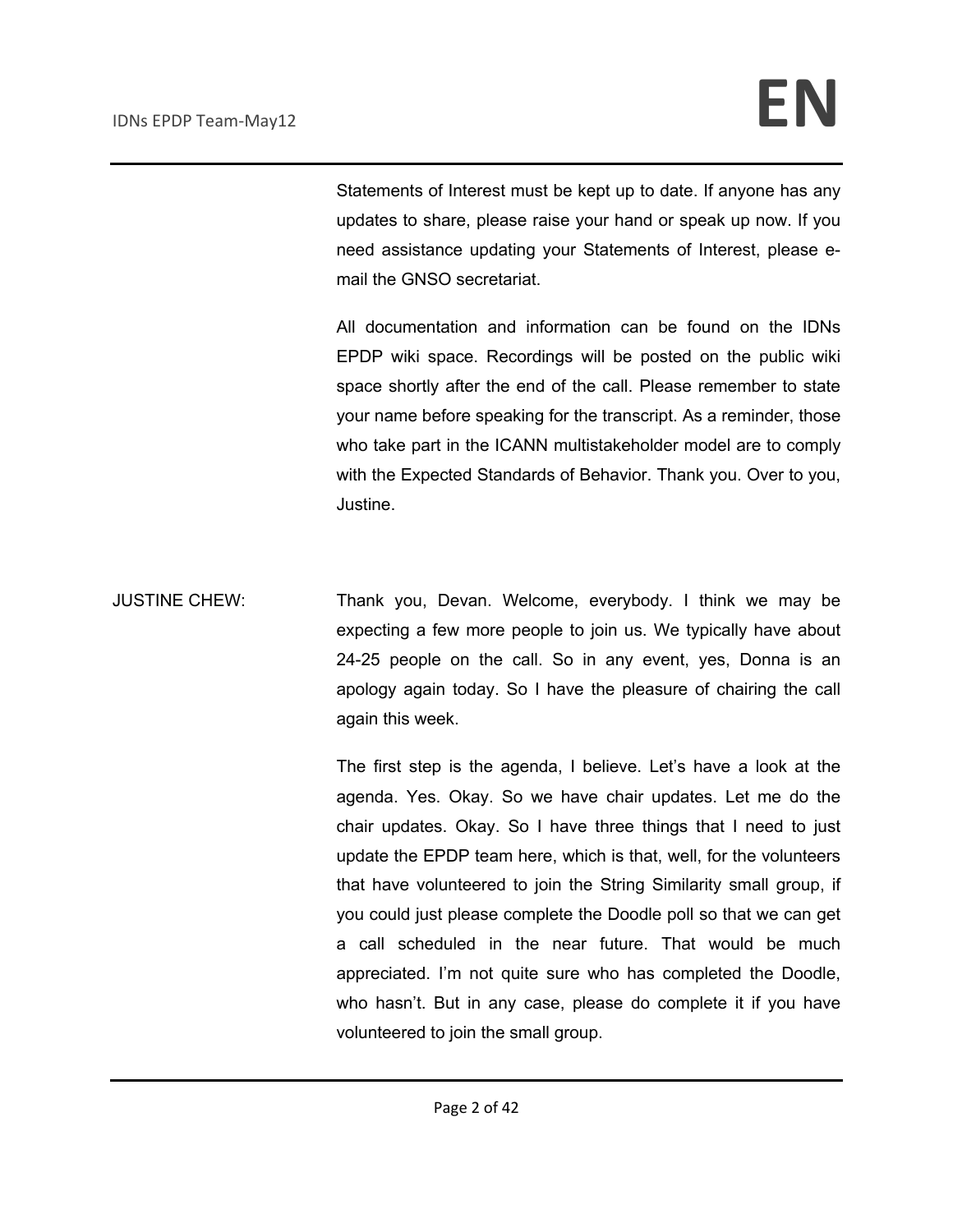The second update would be that we are still expecting inputs to the draft text for charter questions A7 part 1, A9, and A10. I believe the due date for that is next Friday,  $20<sup>th</sup>$ . But in the meantime, I guess staff will send a reminder at some point in time next week before the closing date anyway. Just a reminder, please do take the time to review the draft text. And even if you do have no objections to it, it would be nice to get a message of support or no objections, for that matter, on the list. So in terms of your contributions, it doesn't necessarily have to be anything to do with amendments or objections, really. A message of support is always welcome. Okay.

The third thing that I needed to report on was, in interest of transparency, I just had to mention that in respect of the outreach to the CJK, the Chinese, Japanese, Korean GPs on the matter of single character TLDs in the Han script, we have received feedback from the Chinese and Japanese GP chairs. Staff and leadership are going through that particular two pieces of feedback at the moment, and we're going to check if there's any clarifications needed, and we will take action to seek those clarifications, if needed. We're going to wait on the feedback from the Korean GP so that we can consolidate all the three replies and present those back to the EPDP team here rather than do it in piecemeal. So I hope that's all right. It's just for expediency purposes.

In terms of the agenda, I just like to mention that E2 will necessarily include discussion of E1 part 2, I believe it is. Okay.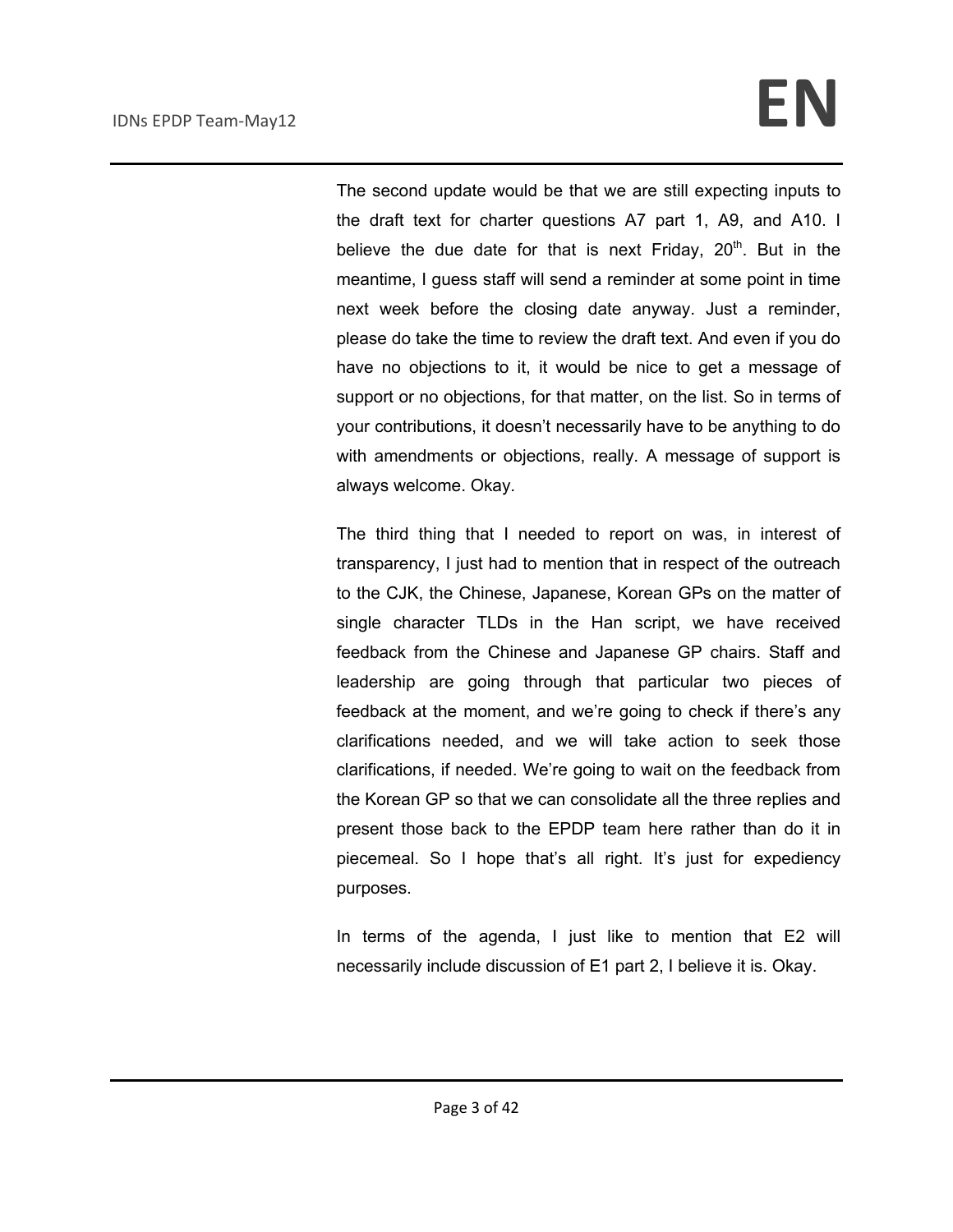So I'm assuming that there's no objections to the agenda. So we can proceed to carry on the discussions of E2 and E1 part 2. Okay. Ariel, would you like to take us through this?

ARIEL LIANG: Thanks, Justine. I'm not sure to what level of detail we need to review the context of this question because we did talk about what the objection process is and what are the considerations or the backgrounds of the objection process in the last meeting. So perhaps I can just do a brief refresher for folks before we go into the discussion of the charter question.

> So, in general, the objection process is the opportunity for business individuals, government entities, and communities to advance arguments against introducing certain new gTLD in a domain name system. There's several types or grounds for the objection to be filed. So there are four. The first one is string confusion objection, if applied-for string is confusingly similar to existing TLD or another applied-for TLD, and it was not caught in the initial evaluation process, then there is an objection process to raise that on the ground up string confusion.

> The second ground is legal rights objection. So it's applied-for string fringes to existing legal rights of the objector. And that's related to trademarks or registered and non-registered. So nonregistered means some international intergovernmental organization may also raise the objection based on legal rights ground.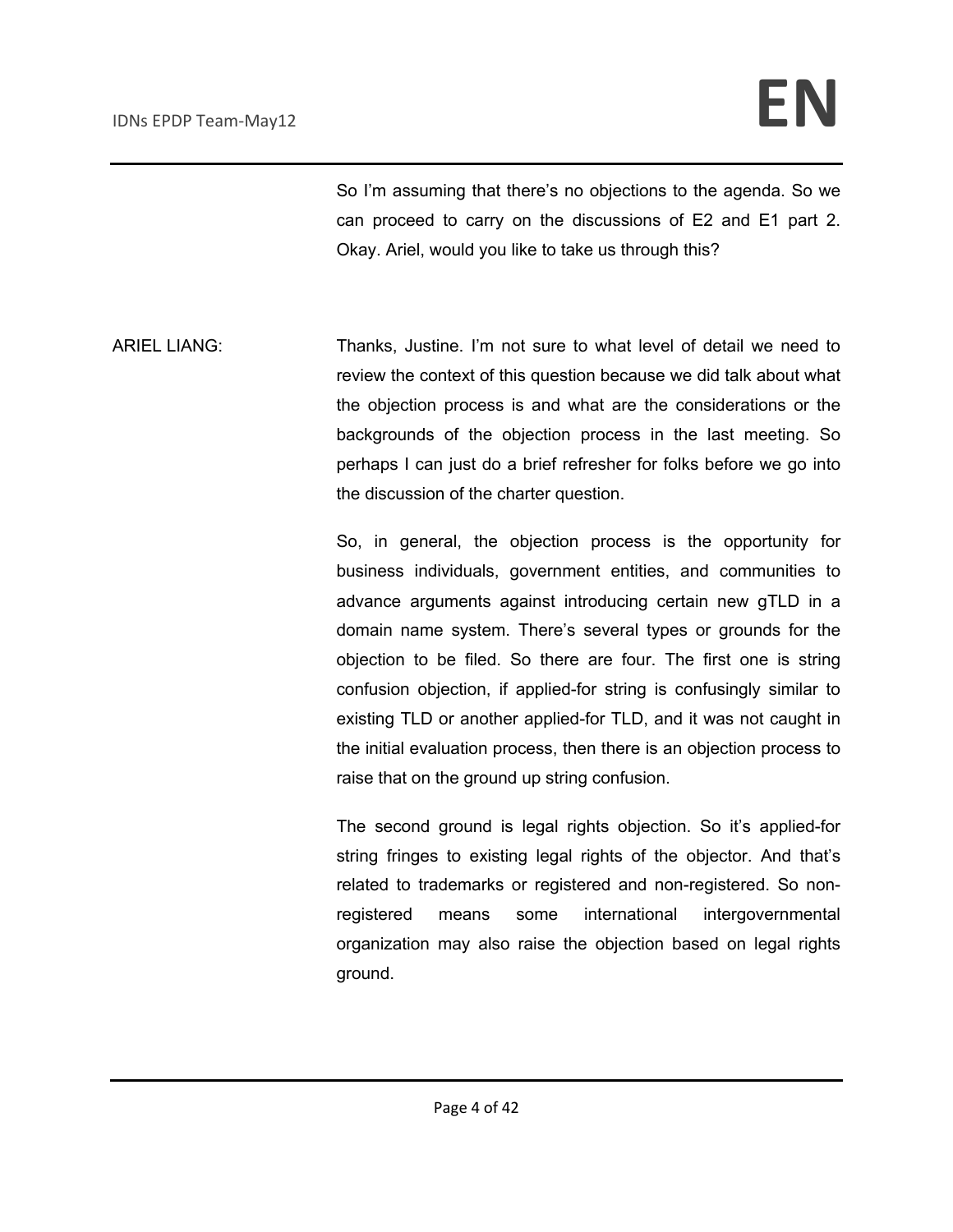The third ground is limited public interest objection. It's for anyone to raise objection against the applied-for string if it contradicts generally accepted legal norms or norms of morality and public order recognized under the principle of international law.

And the fourth ground is community objection. It's filed by established institutions associated with a clearly defined community that will raise some objection to applied-for string. It's for this institution to file these objections based on the community objection grounds.

So there are four grounds for objection. Here what we want to take into consideration is also the context in the staff paper. What the staff paper proposed is there's no need to adjust the criteria or the ground for objection, because in a staff paper, it proposed that each variant gTLD is subject to a separate application. Because they are subject to separate application, all of the applications will go through the objection process as well. So therefore, there's no need to adjust the objection procedure or the grounds or criteria for that.

Also, another item we want to take into consideration is that for SubPro PDP, it has confirmed the continuation of the four criteria for objection. It's proposed some recommendation and implementation guidance to enhance these criteria, but there was no material or substantive change to the objection process. Here the question for folks to consider, there are two, and I think that can be the starting point for our discussion.

First is, must all requested allocatable variant TLD labels be subjected to the objection process? I just want to remind everyone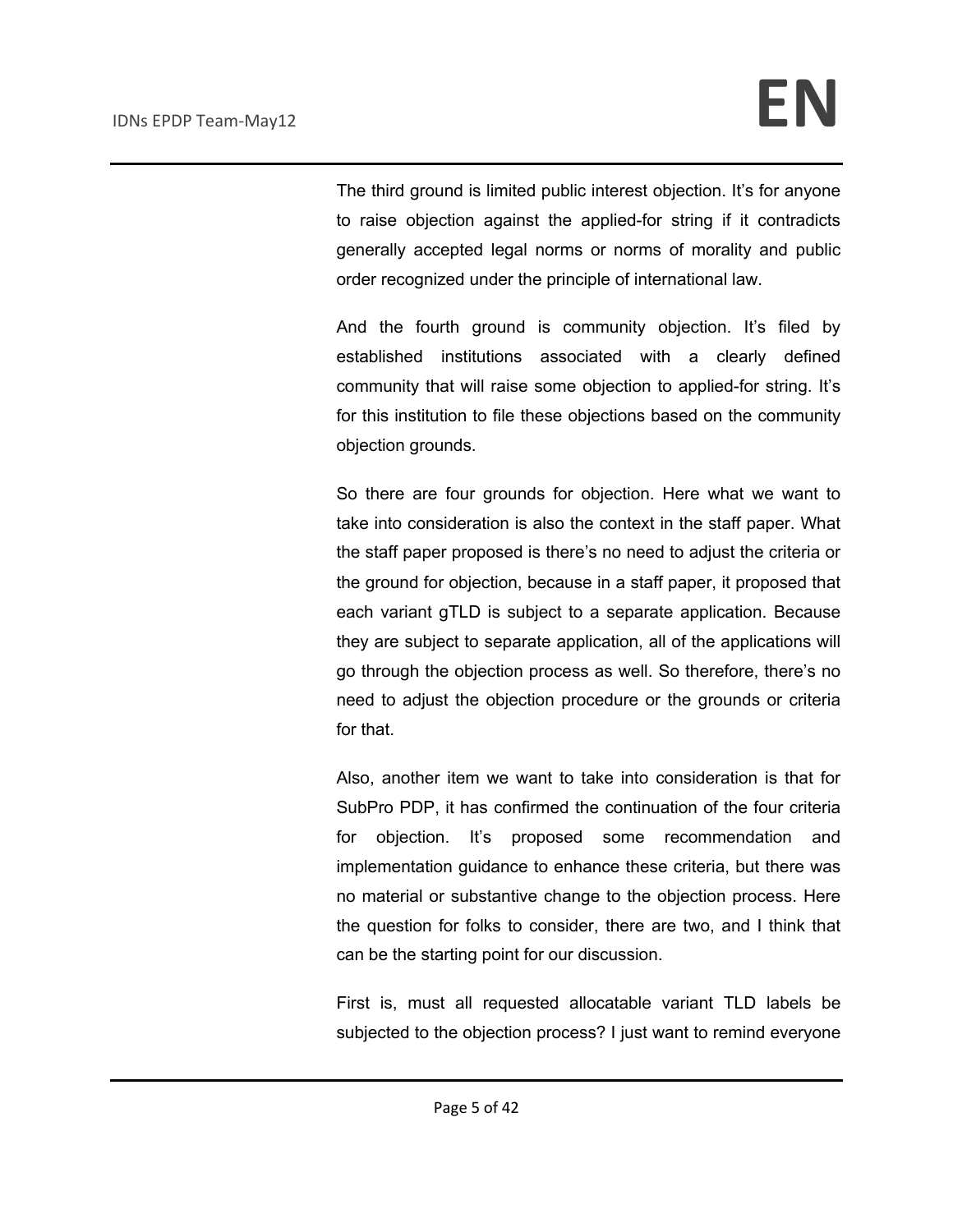that there is that EPDP preliminary recommendation that each application can cover both the primary applied-for string, as well as the requested allocatable variant label by the applicant. So because of that, one application may include more than one label per se. So should all of these requested labels be subject to the objection process? That's the first question.

The second question is, should the allocatable variant labels not requested by the applicant also be subject to the objection process? So that's concerning the withheld same entity labels. If they're not requested by the applicant, do they have a role to play, too? So these are the two questions for your consideration and start the discussion. I see Dennis has his hand up.

DENNIS TAN TANAKA: Thank you, Ariel. I didn't mean to interrupt. If you need to continue, I can wait.

ARIEL LIANG: No. This is all the slides for this question. So yeah.

JUSTINE CHEW: The background to this particular charter question was we went through it last week, the last 15 minutes or so of the call last week. I wanted people to have some perspective and to think about it before we actually just went on to discuss the actual questions per se that you see on the screen now. So I'm hoping that people have had time to digest it. If there are any questions or comments, then please feel free to raise them now. At this moment, I will take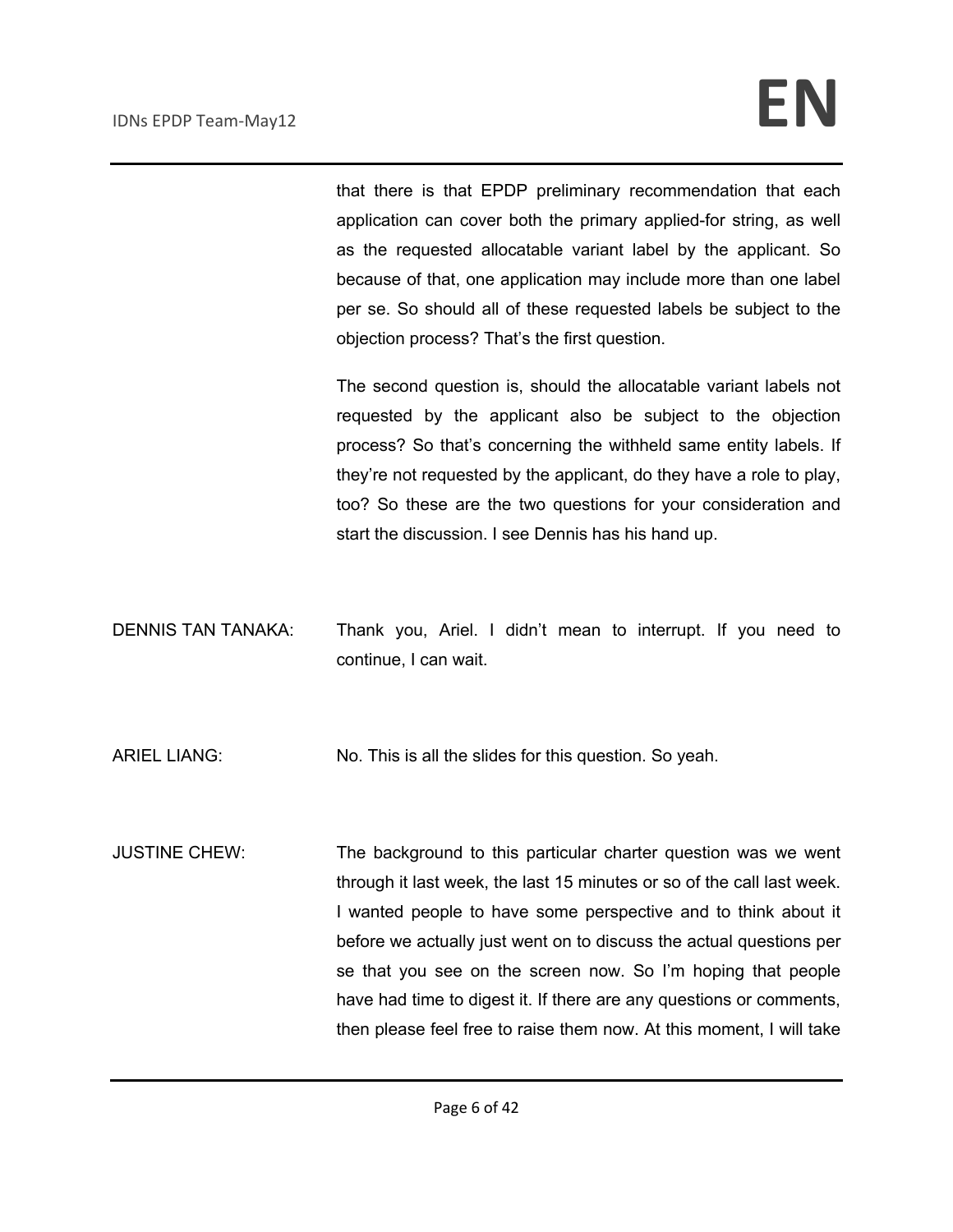Dennis's comments or questions. Thank you, Dennis. Go ahead, please.

DENNIS TAN TANAKA: Thank you, Justine. Thank you, Ariel, for that background context, very useful. I think we understand the basis. We're not here to talk about or dispute correct or adjust any of the basis for objections. The criteria, that's already been settled, that SubPro work, and we're not touching that. So really, the question for this group is those that we see on the bullets at the bottom of the slide here, must all requested allocatable variant TLD labels be subject to the objection process? And whether the allocatable variant labels not requested, what do we do with those?

> So let me start with the second one. Talking about the allocatable variant labels not requested. I see this question is similar to the one that we are considering for the string similarity. So fundamentally, we are trying to determine what is the set that is going to be used for the evaluation process? Is it going to be the three levels that we talked about? The primary plus allocatable and requested, the second level is the primary plus the all allocatable, and the third level, the primary plus allocatable and blocked. I think everybody remembers, though. But I think for the second question that we have here for the objection process, in my mind, for consistency and throughout the evaluation process, you want to have the same set, right? I don't think that we anticipate having a different set for string similarity, a different set for objection process. So I wonder, I just put the question out there. Would this small group that we are convening in order to review these bases or examples that they maybe expand their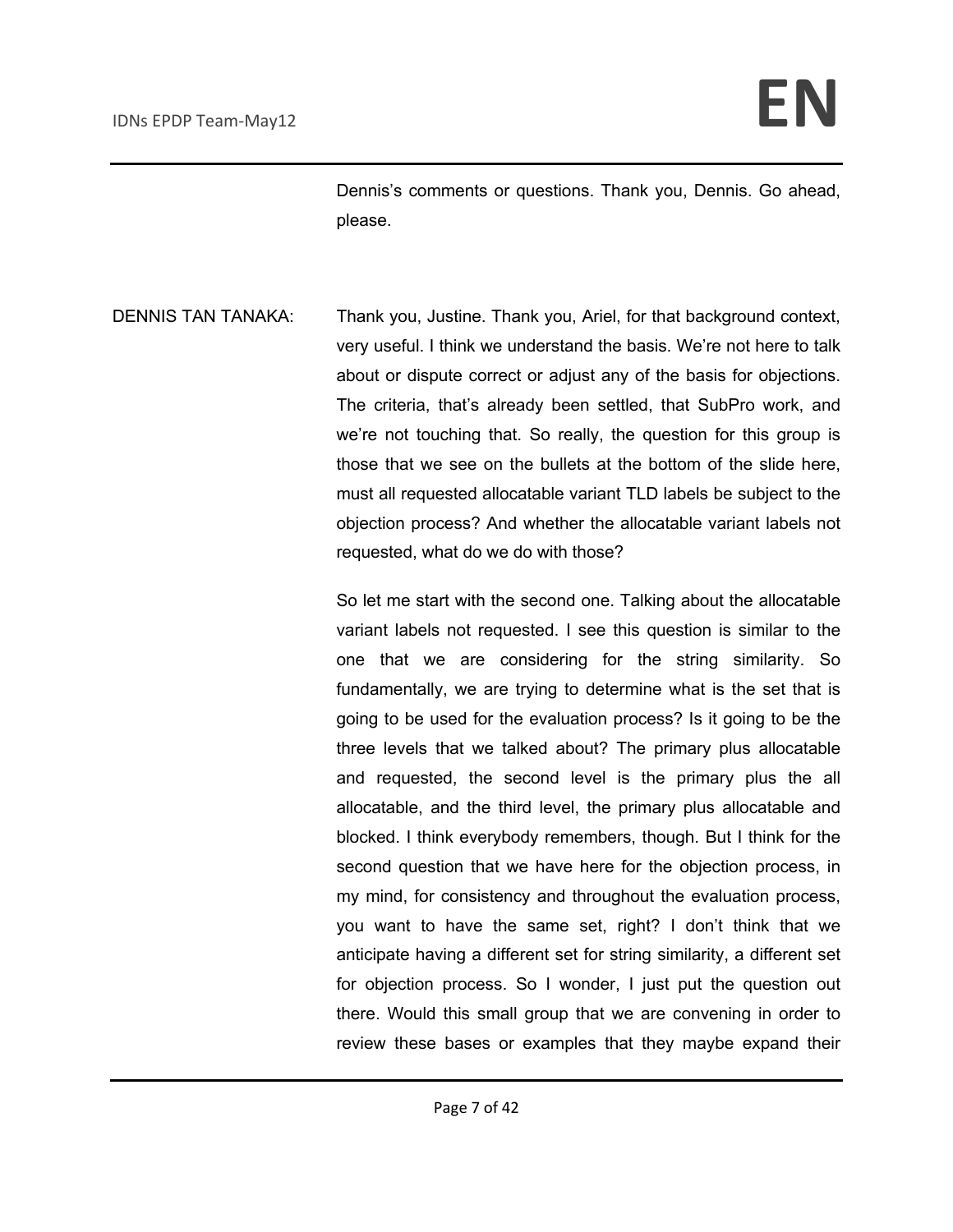remit a little bit and also think about objection processes? I think at the end of the day, we are trying to define what is the set that is going to be used throughout the evolution process? That's for the second question.

Going back to the first question, must all requested allocatable variant TLD labels be subject to the objection process? I think, again, as a context, as a way of background, variant labels, once they are delegated to the root zone and use, they're no different. One variant to the other variant, there is no difference for the DNS. They are independent TLDs delegated in the root zone, and from an application standpoint, they will behave as independent domain name. With that being said in perspective, I don't see why you would not put a variant TLD label under the same rigor of objection process, because at the end of the day, also, what is a variant? What is a primary? That depends on the applicant, right? The applicant can start with let's, for example, have a set of two labels, A and B. The applicant could decide to apply for A as a primary and B is a variant calculated, but it could be the other way around as well. So I don't see why we would need to distinguish the two for string similarity objection process purposes. So I think making that distinction between the two, I don't think that serve well and it's easy to gain, if you will. Because again, it depends how you applied for that and how the other label is calculated. I mean, it could be either way. So I just want to put out there thoughts around those two points. Thank you.

JUSTINE CHEW: Thank you, Dennis. Before I take Edmon's hand, I just wanted to mention something that may be worth considering by the EPDP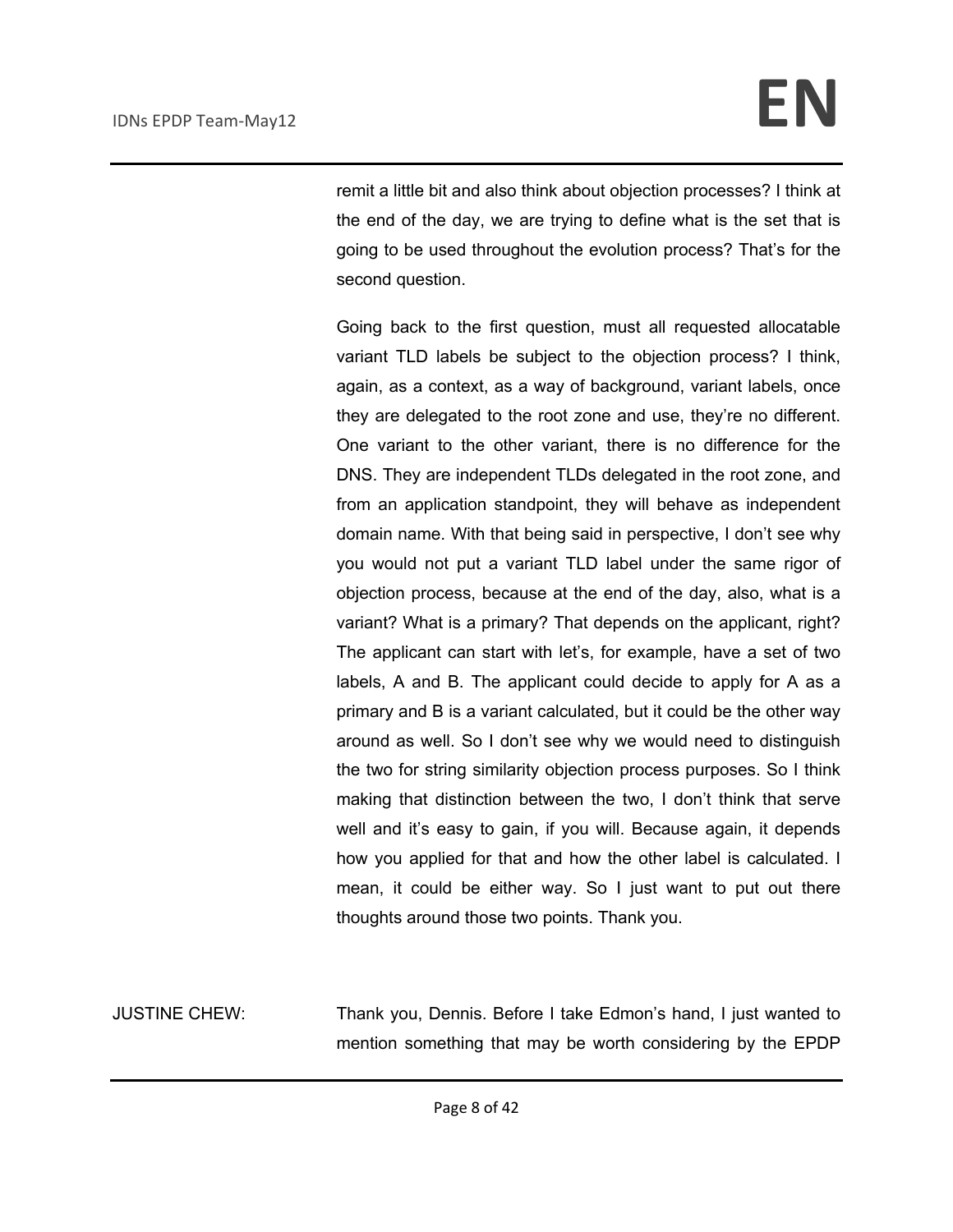team here, which is the fact that the objection process comes after the string similarity review. I can't remember who said it, but I recall someone saying that if the string similarity review doesn't catch something because it's kind of like out of scope of the review, then it could still be caught by the objection process. So that may prove something to consider for the second bullet per se, I think. Edmon, please go ahead.

EDMON CHUNG: Thank you. Edmon here and speaking personally. As, Justine, you just mentioned, I think there is merit for that thinking. In response to Dennis, I guess, in general, I think that approach is probably not correct but it's probably a good approach, to think about it that way in that kind of principle. But I do want to raise that if that's the case, here we have a situation, I guess well known Chinese situations whereby, and a blocked variant might be what someone else's trademark, for example, and the famous example is, of course, HSBC, which uses a special character that would be rendered blocked if someone applies for the traditional or simplified version of HSBC in Chinese. In that case, then if someone applies for it in full traditional or simplified Chinese, then HSBC would have no grounds. If we don't also put the blocked variants as potential strings to object against, then HSBC would not be able to object to it. I think there are obviously other examples as well.

> So if we apply this concept, then we really need to look at the entire set, including allocatable and blocked variants to be considered, at least for this string objection process, I guess objection processes in the trademark objection process.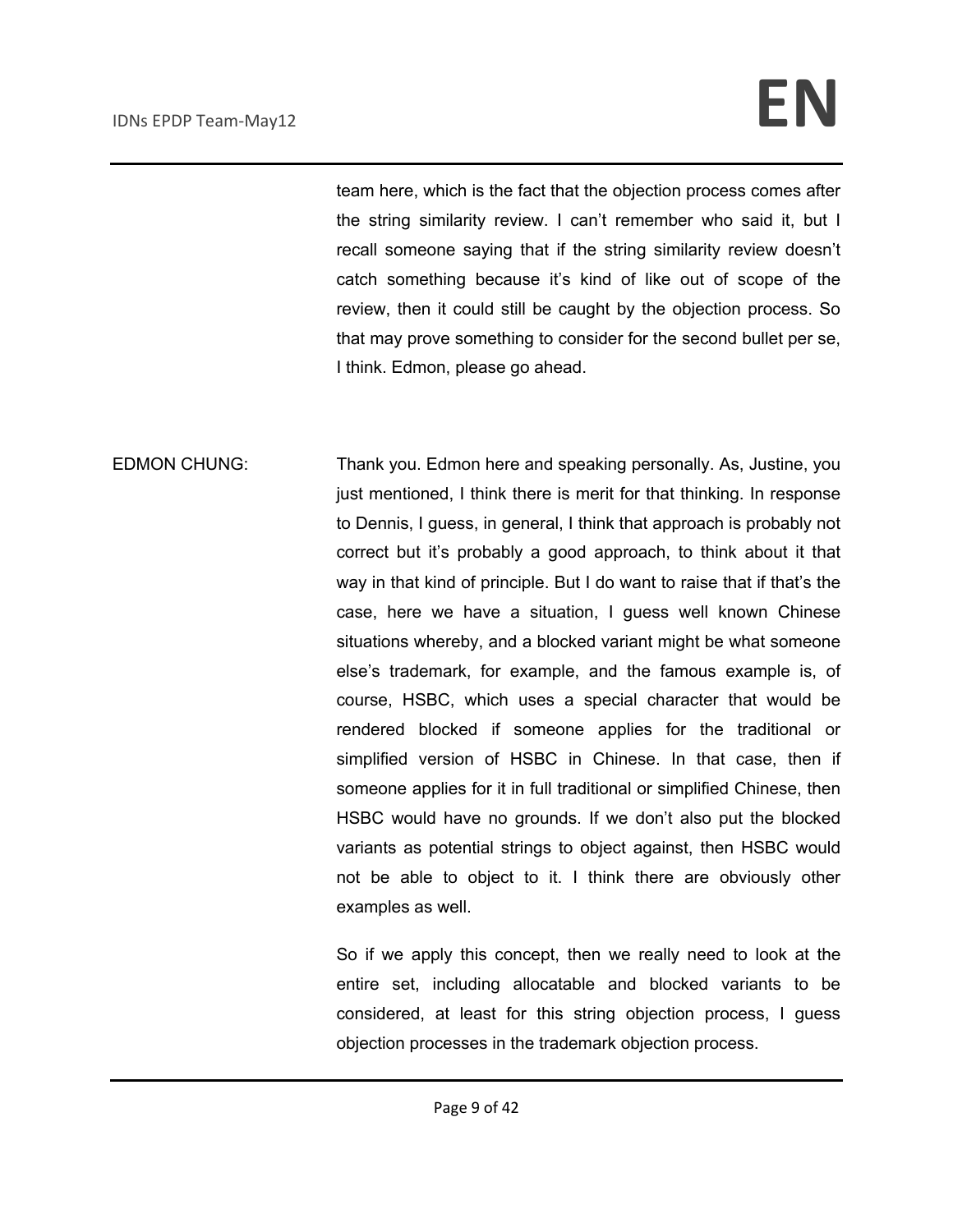JUSTINE CHEW: Edmon, before you go, I just wanted to clarify something. You said something about a blocked variant. The thing is, a blocked variant can be applied for. So I'm not quite sure what you meant by that per se. Would you be able to repeat or clarify?

EDMON CHUNG: I just sent it to the chat so it's clearer. The standard HSBC in Chinese utilizes a special character, that if you applied for that character specifically, you would get two variants: full traditional and full simplified. But if you applied for the string in its traditional form or simplified form, then you will not get the special HSBC string and that will be blocked. So that's the classic example for this.

JUSTINE CHEW: Okay. Thanks for that. Dennis?

DENNIS TAN TANAKA: Thank you. Just a follow-up. I have the same, I guess, follow-up questions to Edmon. So just trying to understand the example, I think it's important. Potentially, there are other types of cases like these in other scripts as well. The cases that you apply for the first string and that string would calculate two variants and the traditional and simplified Chinese, right, the second and third row, and both of those variants, their disposition values are allocatable. Is that correct?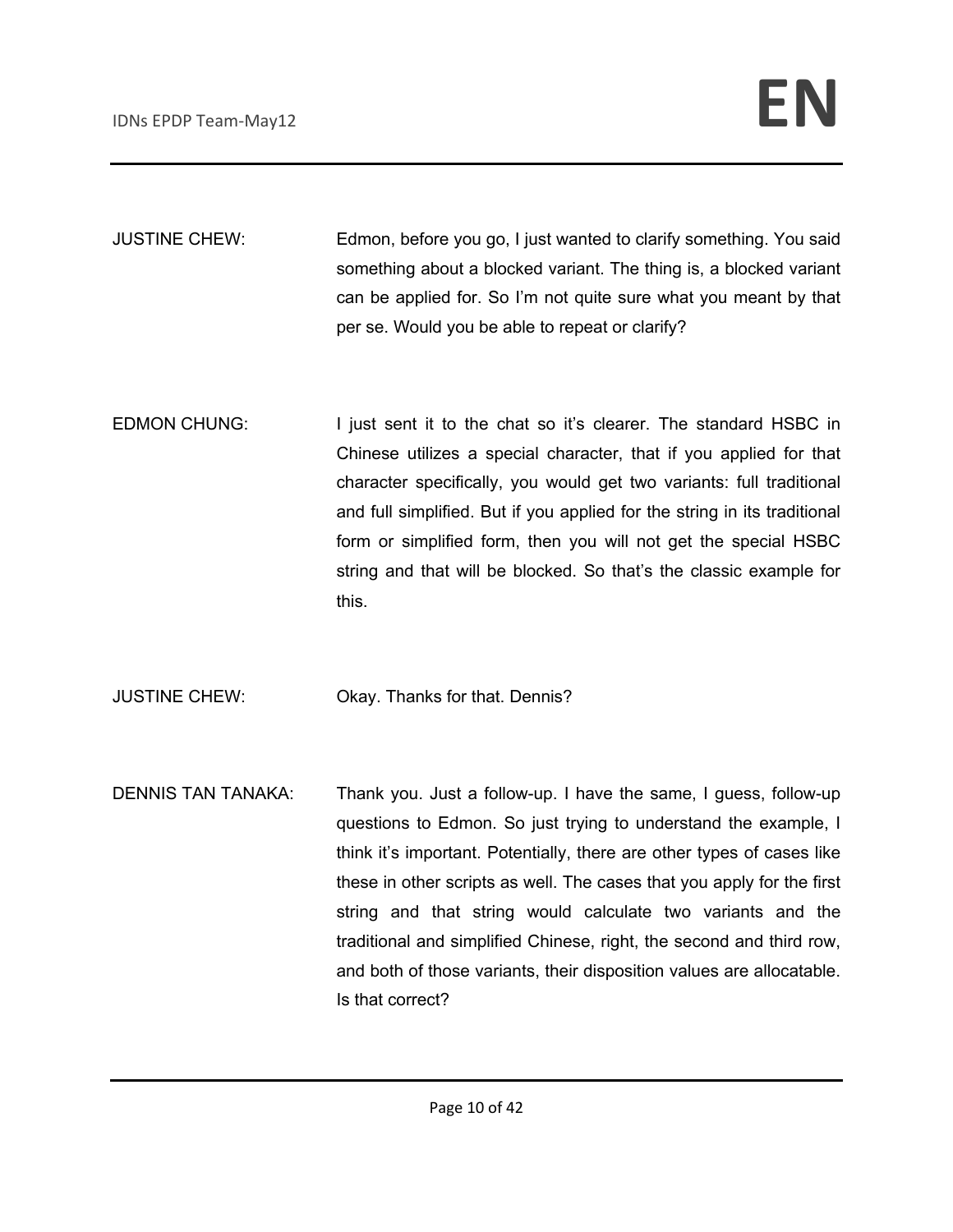EDMON CHUNG: Correct.

DENNIS TAN TANAKA: Okay. But the second example was what if the applicant applies for the traditional Chinese version? So the second row, it will calculate the variant, first and third, because the variant, the way it works, they need to have symmetry and transitivity so the variant set is the same. But let me just pause there. So the second version, you said the primary as a traditional Chinese, you would get two variants, the first and the third. Let's not go to disposition values yet, but you wanted to establish that the variant set is the same.

EDMON CHUNG: Yes, that's correct.

DENNIS TAN TANAKA: Okay. And then move on to the next step, the disposition value would be different. So in the case where you start with a second row, the first row would be blocked, and then the simplified version would be allocatable.

EDMON CHUNG: That is correct.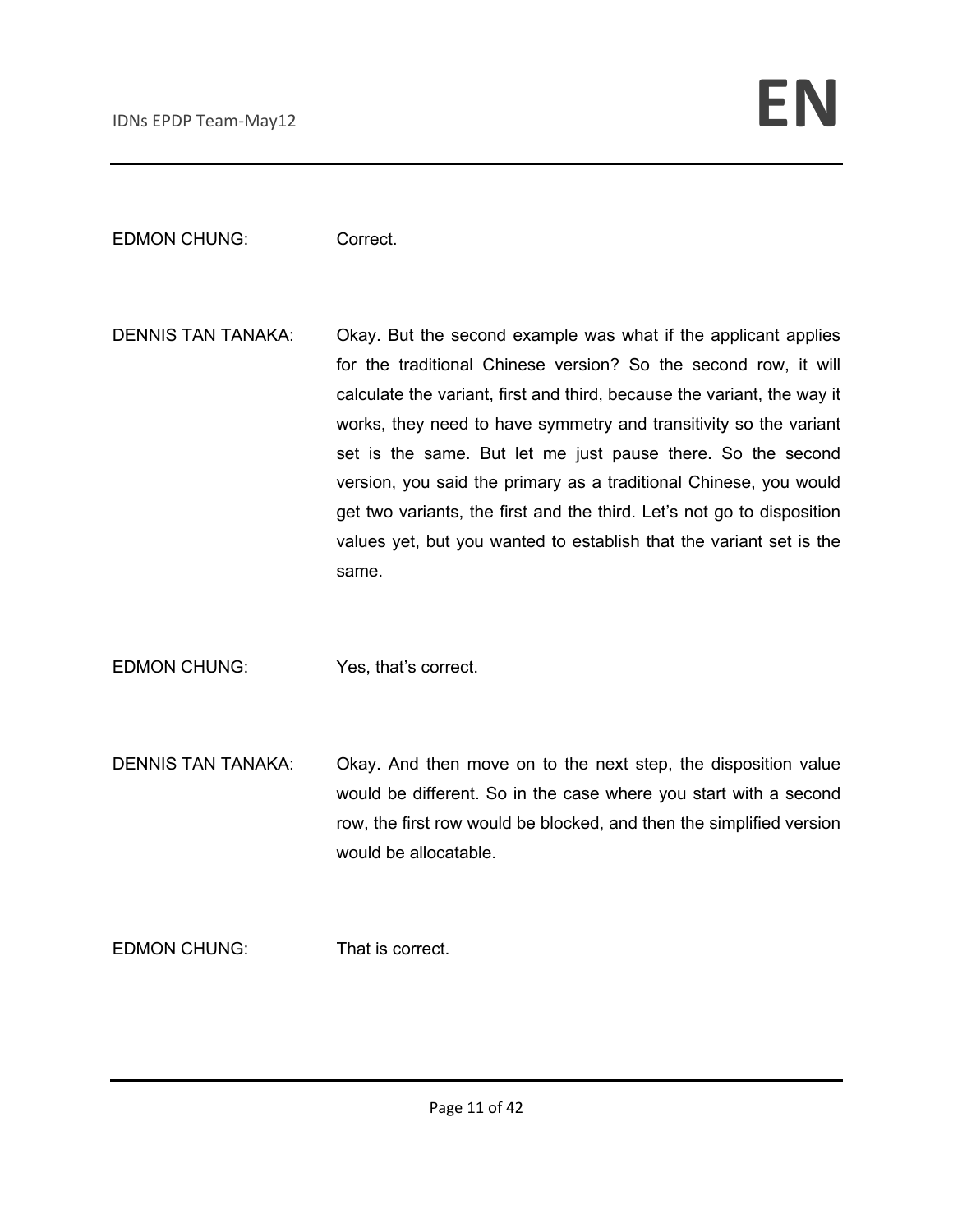DENNIS TAN TANAKA: Okay. Thank you. So the concern here is that depending on how you start, do you put the allocatable variant through the evaluation process, it depends where do you start with your primary. So this is an example of how you start with the primary the result in two levels. Variant in disposition value may be different. So you're saying because in the second example, the first one would be blocked, it will not serve in any of the objection similarity process unless we expand this set to include in the blocked labels as well. So for the sake of this exercise, we're talking about a Level 3 type of scenario in terms of what is the set that you put through all these evaluation process? I think that's where you're going and how do we approach it. And you are putting a clear example that I think our SubPro will capture as a way to inform their discussions and deliberations. But thank you. I just wanted to clarify what was the exercise here. Thanks.

JUSTINE CHEW: Okay. I think I get it now. Thank you, Dennis, and thank you, Edmon. Earlier on, I was thinking more in line of the legal rights objection, which is related to the trademark. But what you're trying to get at is actually the string similarity objection. If something is blocked, if a particular variant is blocked, that means that the registry that holds the primary label wouldn't have standing to object from a string similarity point of view. I think that's what you were trying to get at, Edmon, and correct me if I'm wrong. Dennis, do you have your hand up again?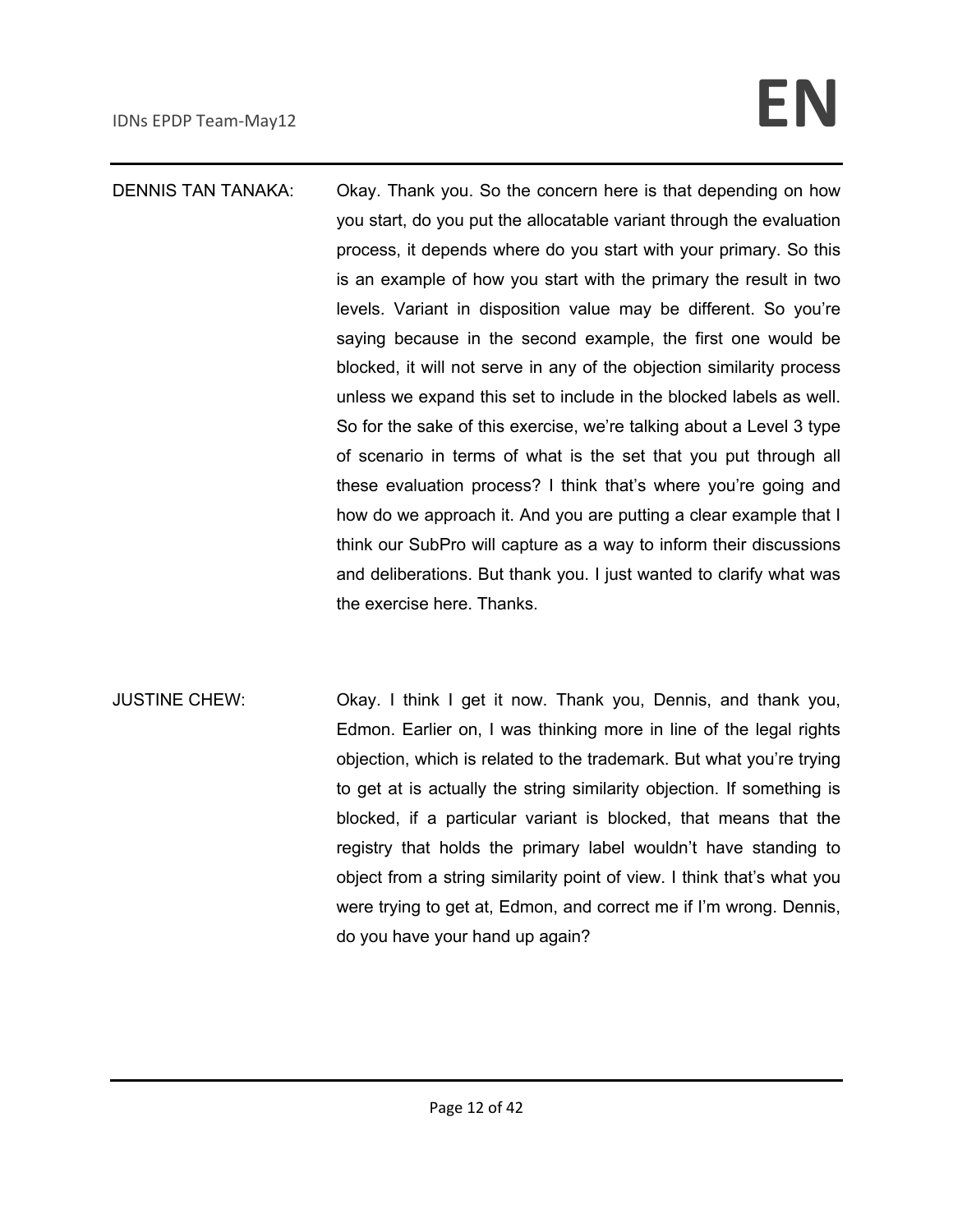| <b>DENNIS TAN TANAKA:</b> | Yeah. Thank you, Justine. Just a follow-up. I'm not a lawyer. I<br>don't have expertise, but just based on my experience in looking<br>at the objection cases through the 2012 round, a objection based<br>on trademark or trademark rights I think. |
|---------------------------|------------------------------------------------------------------------------------------------------------------------------------------------------------------------------------------------------------------------------------------------------|
| <b>JUSTINE CHEW:</b>      | Legal rights, yeah.                                                                                                                                                                                                                                  |
| <b>DENNIS TAN TANAKA:</b> | It is not only limited to exact match strings, right? I think objections<br>could rise on similarity or what have you. So a case like the one                                                                                                        |

- that we are looking at the Chinese simplified and the special case, the company, the organization would have the means to object, maybe not an exact match basis but on a different basis, which could be—I don't know if it's going to be a string similarity or confusing similarity or what have you. I'm just saying that I understand they are not exact match. I don't know how trademark rules work in China, Hong Kong, Taiwan. But yeah, well, something to look at.
- JUSTINE CHEW: Yeah. Okay. I take your point. I don't think I'm in a position to give you a proper answer either. I'm just wondering whether staff would have any comments in terms of the realm of trademarks for the purposes of the legal rights objections, whether trademark objections from a trademark point of view or trademark perspective would extend beyond exact matches. I will give staff a bit of time to see if they can come back with a question. In the meantime, Satish, you have your hand up. Go ahead.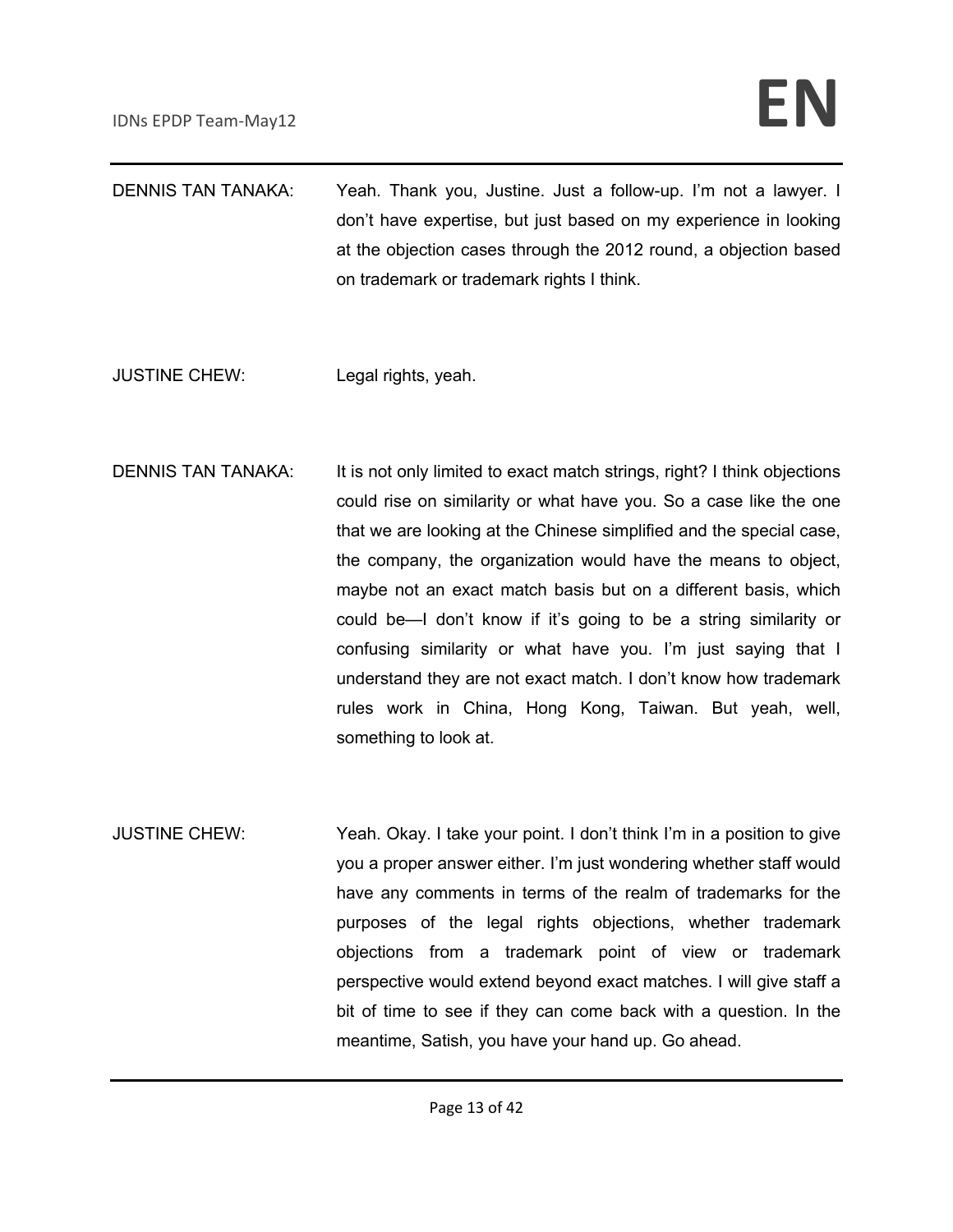SATISH BABU: Thanks, Justine. Now, the example that Edmon talked about, I think it is very important for us to understand it fully. I haven't understood it, to be very frank, but I don't want to hold up the meeting to further explain this. If possible, I'd like staff to create a page where this example is actually explained, and those reference to the third level string similarity evaluation. That aspect as well as the legal rights aspect can be … The reason is we have to go back to our constituencies and explain to them. So unless we understand it fully, that would be very difficult. So if possible, if staff can work with a webpage somewhere in the wiki to kind of explain this better. Thank you very much.

JUSTINE CHEW: Okay. Can I get a reaction from staff whether that's doable, please?

ARIEL LIANG: I just wanted to clarify, Satish's request is the request to explain the example provided by Edmon or the request is to clarify what's legal rights objection, how the legal rights objection works? I just want to understand what the request is.

SATISH BABU: Thanks, Ariel. I think Edmon's example is important to understand from whichever [inaudible], because I'm not very clear, there was a discussion on—Edmon says more than the trademark objection. So whatever is the aspect that meets this example—it's an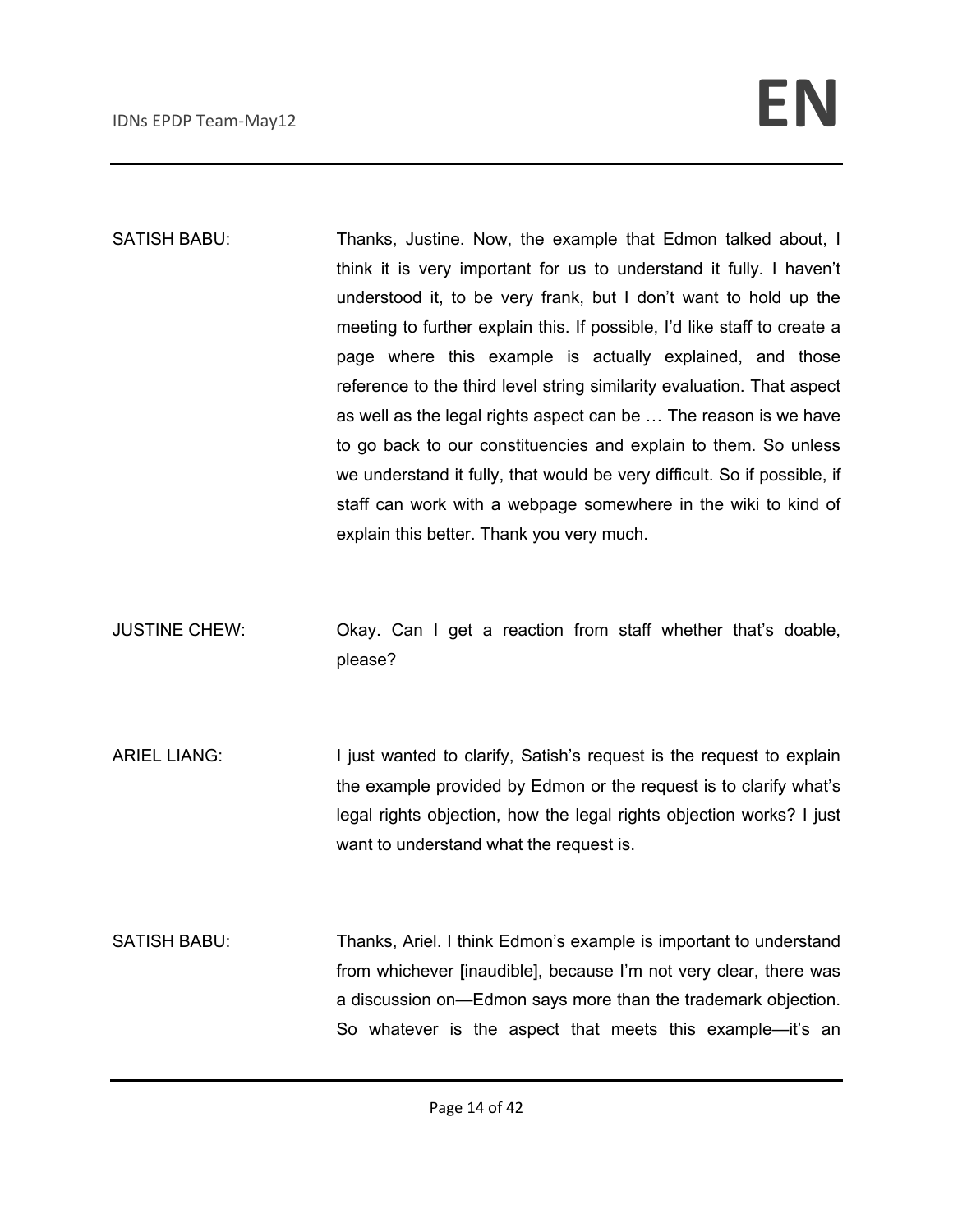unusual example because I wouldn't have thought of it otherwise. And this probably applies only with CJK. So those are the barriers to understanding. So if this example can be clearly put down somewhere so that we can refer back to it later, that's enough.

- JUSTINE CHEW: Okay. So if I understand it correctly, to use Edmon's example of the HSBC case and examine the implications from a string similarity objection as well as legal rights objection perspective. Steve, you had your hand up and down again. Do you want to say something?
- STEVE CHAN: Thanks, Justine. Not a whole lot to add other than I'm diligently taking notes in the background. So I think the prospect of trying to turn that into a clear example shouldn't be too difficult because we have the bulk of the discussion captured in the notes itself. Thanks.
- JUSTINE CHEW: Okay. Great. That's good to know. Yes. And if you have more examples that you think would apply, then by all means, put them in the chat so that staff has more examples to work with, to see if there's some standard application for things. I also take the point that I wonder whether this is something that the small group that's examining the string similarity evaluation might want to take into consideration as well as suggested by Dennis. So I don't want to say one way or the other. Maybe leadership can have a think about it and see what's the best way to proceed. If we think they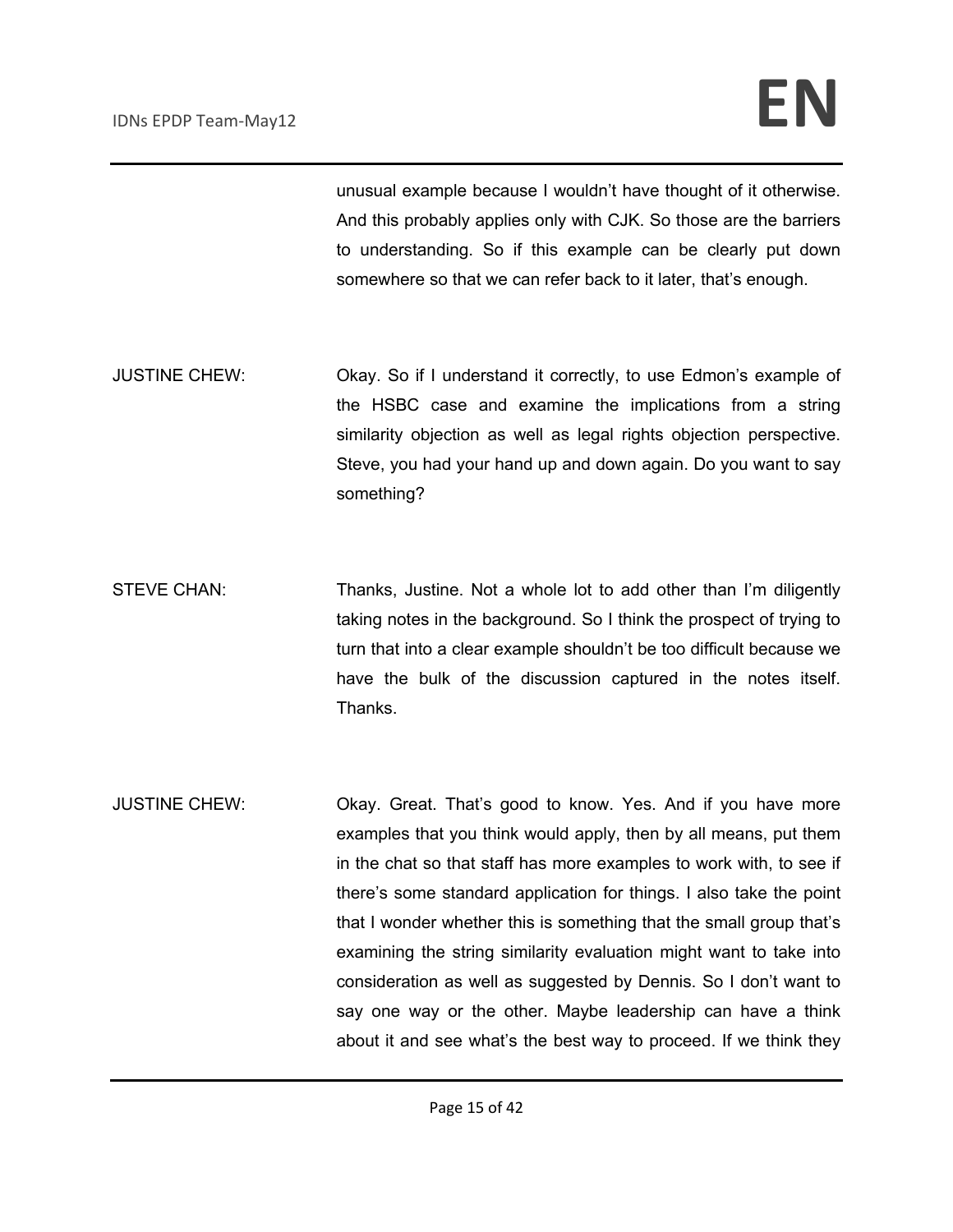can be separated, then we'll bring this chart that staff will build back to the group next week, hopefully. If not, then we might try to put this into the small group assignment. So I hope that's fine. Does anyone else have any questions regarding the two questions or discussion that you see on the screen right now? Anyone else has got queries that they want clarified through either stuff in attention now or later. Ariel, you had your hand up. Please go ahead.

- ARIEL LIANG: Thanks, Justine. I was just Looking at the AGB, based on the legal rights objection, whether it needs to be identical, like whether it needs to be exact match or not, and just to respond to an earlier question. In the AGB it says in the case where the objection is based on trademark rights, the panel will consider these noninclusive factors, and one is whether the applied-for gTLD is identical or similar, including in appearance, phonetic sounds, or meaning to the objector's existing mark. So, it doesn't seem to need to be exact match. Then the same language applies to objection filed by an IGO, which is non-registered trademark, but also they can be filed based on legal rights objection grounds. So it also said the applied-for gTLD is identical or similar, including appearance, phonetic sounds, or meaning to the name or acronym of the objecting IGO. This is the language in AGB.
- JUSTINE CHEW: Thank you very much for that clarification, Ariel. A good place to look is the AGB. If you wouldn't mind popping just the clause number in the AGB where you read that from, that will be helpful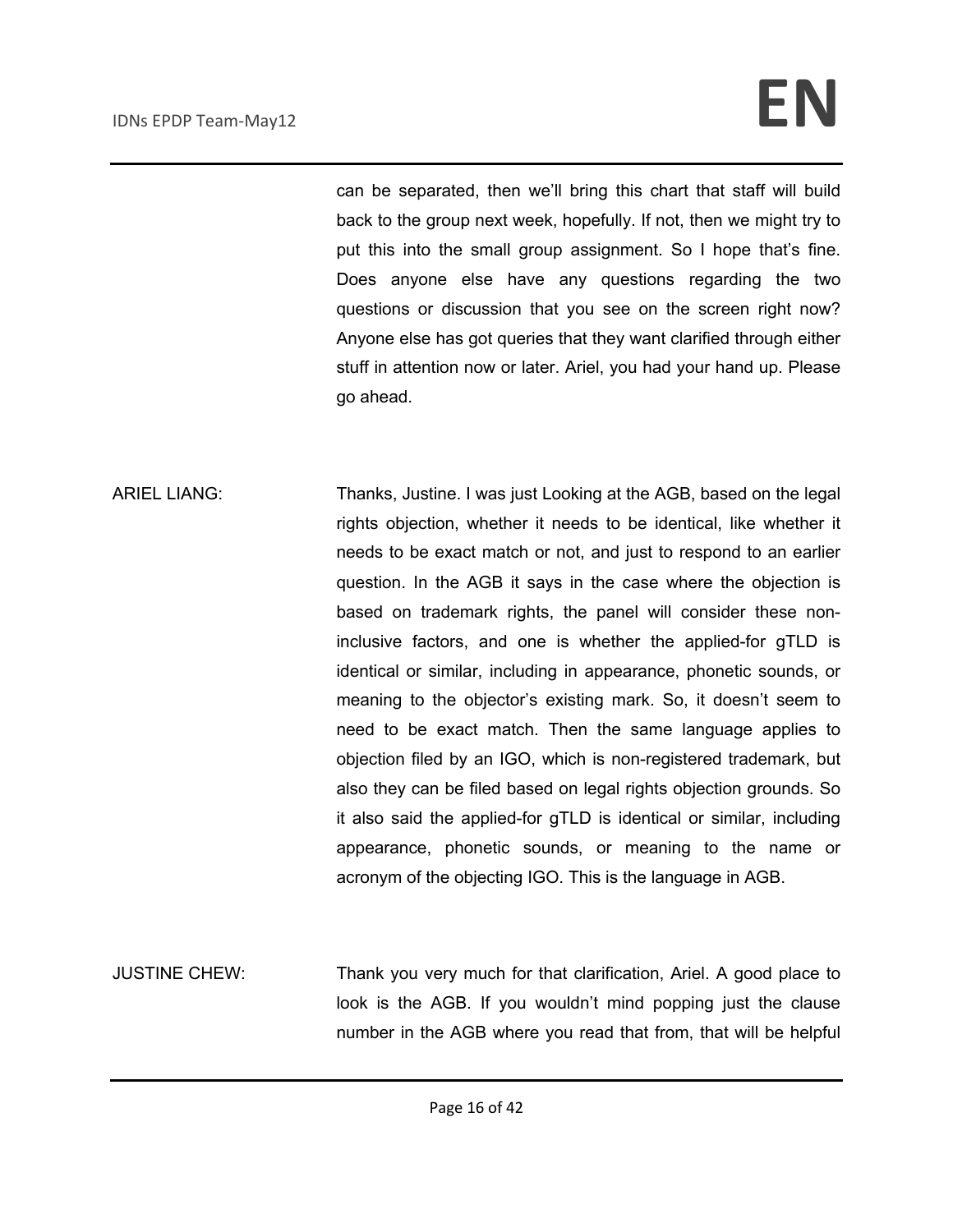to our participants here. Yeah. Thank you very much for that. Okay. Clearly that would seem to imply that it's not just exact match, but also phonetically, visual, as well as meaning similarity. So, I think we need to take that into consideration when we examine the implications of objections to variants from both a legal right and string similarity point of view. So I think the approach that we're taking in terms of what I suggested earlier, whether to do it as part of the small group assignment or to bring that back as a chart for the full EPDP next week, would still apply. We'll come back to that. Okay.

If there's no more questions or comments regarding this particular charter question, then I suggest we can move on to the next charter question, which is D2. That's right. Thank you. Sorry, I have a mind block. Ariel, would you mind going through the slides for D2? I would just like to point out that if you see a particular reference to a term, for example, like EBERO and you're not quite sure what is involved in EBERO, then I would ask you to just put the—okay, just give me a minute. I suggest that you just put your hand up or put something in the chat or something. But I think that would be explanation in the next slide. So just don't be too anxious, really. Just a minute.

Okay. So I have a question from staff as to what is the conclusion for E2. Okay. Sorry, can you go back to the slide on the two questions, please? Okay. Which question? Is it these two questions, the questions or discussions that you're asking for conclusion on? Verbalize your query.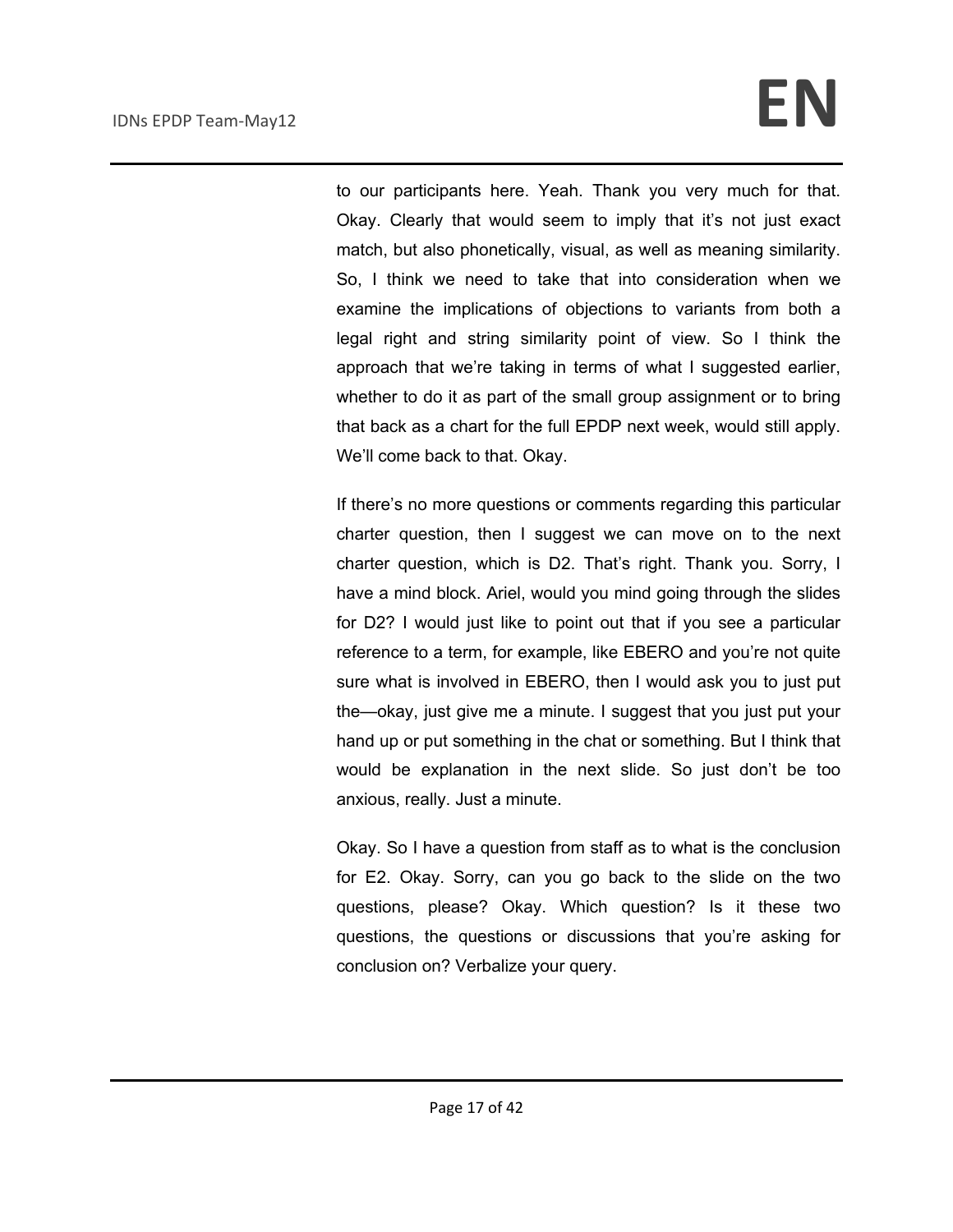| <b>ARIEL LIANG:</b>  | Sorry, I was looking at AGB. I may have missed it when the<br>concluding words for these questions were made, and I just want<br>to clarify, did we answer these two questions or that's pending the<br>example staff needs to be without and further deliberation on<br>example? Did we at least answer the first question, and then for<br>the second one, we haven't?                                                                                                                                                                                                                                                                                           |
|----------------------|--------------------------------------------------------------------------------------------------------------------------------------------------------------------------------------------------------------------------------------------------------------------------------------------------------------------------------------------------------------------------------------------------------------------------------------------------------------------------------------------------------------------------------------------------------------------------------------------------------------------------------------------------------------------|
| <b>JUSTINE CHEW:</b> | I think it's the latter, really. My reading, and if people object to this<br>particular conclusion that I'm about to present, then by all means,<br>raise your hand or say something. I think the conclusion for the<br>first bullet would be yes, and the conclusion for the second bullet<br>would be pending. Either the chart that staff is referring, whether<br>that comes back to the call next week, or whether that's put into<br>the assignment for the String Similarity small group. So the<br>answer is pending. Does anyone disagree with that conclusion?<br>Okay. I don't hear or see any comments per se. So is it okay to<br>move on now, Ariel? |
| <b>ARIEL LIANG:</b>  | Yes. That's very helpful. Thank you.                                                                                                                                                                                                                                                                                                                                                                                                                                                                                                                                                                                                                               |
| <b>JUSTINE CHEW:</b> | Okay. Please go ahead then.                                                                                                                                                                                                                                                                                                                                                                                                                                                                                                                                                                                                                                        |
| <b>ARIEL LIANG:</b>  | Okay. So now we're moving on to D2. The question is, in order to<br>ensure the same entity principle is maintained for a gTLD and its                                                                                                                                                                                                                                                                                                                                                                                                                                                                                                                              |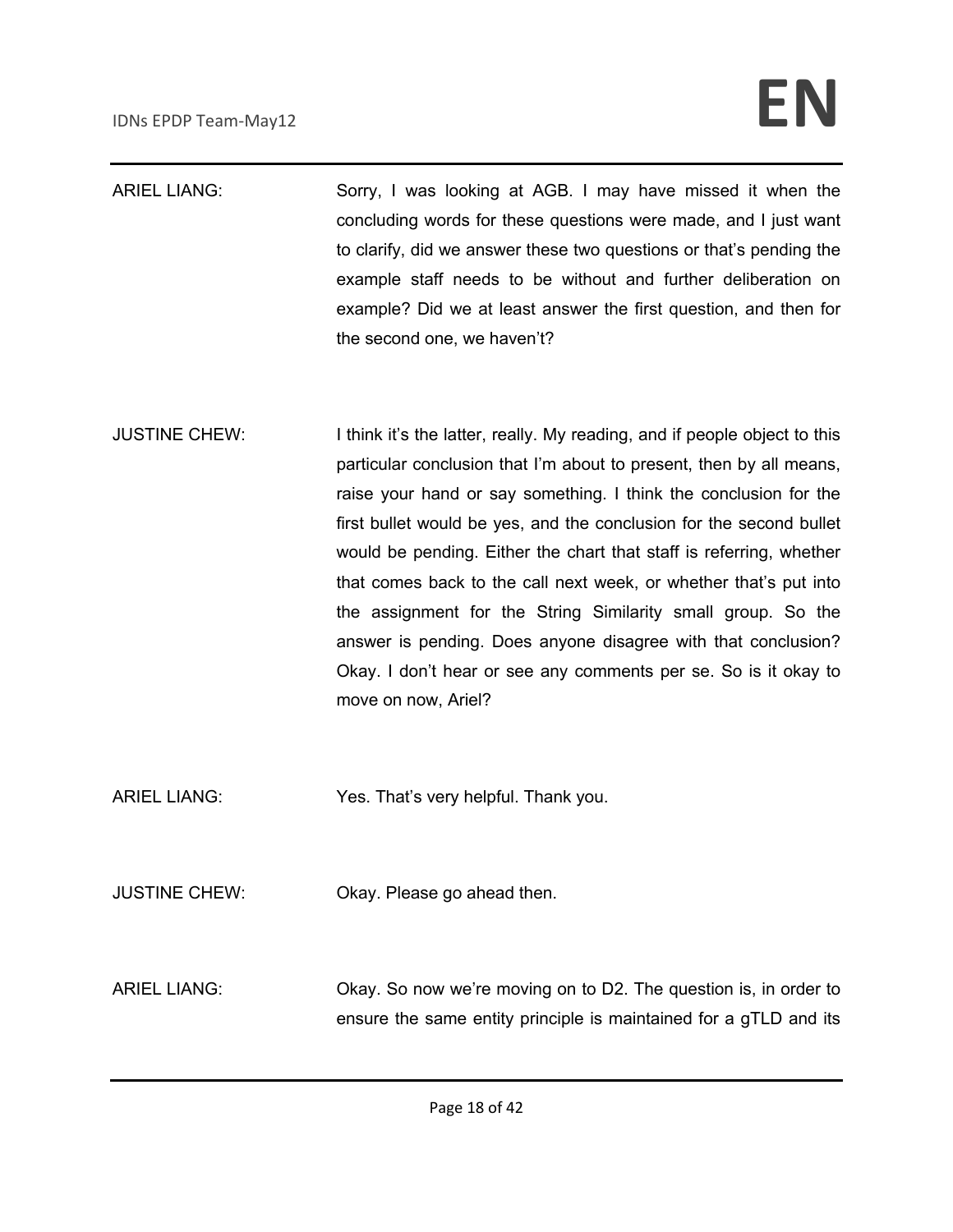allocated variant TLD label, what are the operational and legal impacts to the—there's three aspects we are asked to consider. One, registry transition process or change of control in the Registry Agreement; two, Emergency Back-End Registry Operator (EBERO) provisions; and three, reassignment of the TLD as a result of the Trademark Post-Delegation Dispute Resolution Procedure. The acronym is TM-PDDRP.

There's one thing I want to mention is that this question has an implicit dependency with D1a, which was the charter question deliberated a long time ago. It asks, should each TLD label be the subject of a separate Registry Agreement with ICANN? If not, should each TLD label along with its variant labels be subject to one Registry Agreement with the same entity? Because we're talking about registry transition procedure as a main topic in this question, this D1a is relevant. So I will just provide some context and background and we can gain clearer understanding of the question and discuss later.

So this is an overview of the registry transition process. What it means is there's a change in the contracting party of a gTLD Registry Agreement with ICANN. So this process is to enable that change to happen. The purpose to have that processes in place is basically in pursuit of ICANN's fundamental mission, is to ensure a secure, stable, and reliable Internet, interoperable connection, basically. So it defined such process to transition a gTLD while minimizing the impact on registrants and gTLD users, and also provide transparency to all the parties involved. Now we're talking about the detail of the transition process.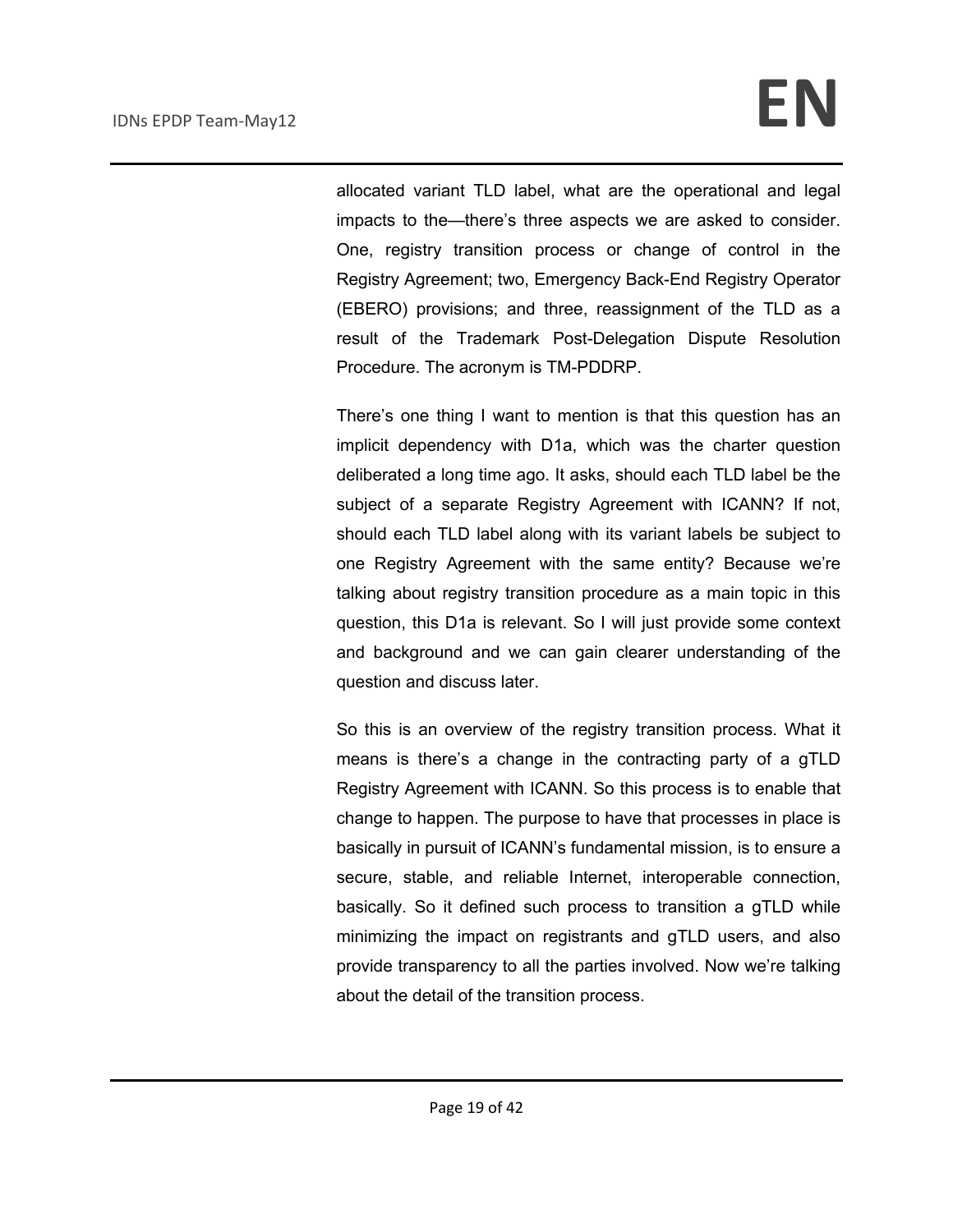There are currently three different types of transition process. The first type is the registry transition process with proposed successor. And also in other words, it's also the change of control in the Registry Agreement. So what this means is that when a registry request ICANN to assign a Registry Agreement to a prospective successor of that registry, this process will be enacted. So some circumstances may basically make this process happen. So for example, the registry is being acquired by another registry or organization. There's a name change in the organization, and also there's a transition to the registry service continuity provider. So due to these circumstances, this type of transition may happen.

There's also some other circumstances related to the geographic TLD is that the government or public authority that previously support that geoTLD withdraws its support and propose a different registry to take over that geoTLD. So those circumstances will trigger a registry transition process with a proposed successor. So we know who's going to be the next organization that takeover the gTLD.

Then the second type of transition is the registry transition process with request for proposals. This one, the fundamental difference compared to the type one is it doesn't know who the successor is at that point in time when the request for registry transition was happening. So that's why a request for proposal needs to be launched in order to identify a successor registry. That's the second type.

Then for the third type, the Emergency Back-End and Registry Operator temporary transition process. So that's EBERO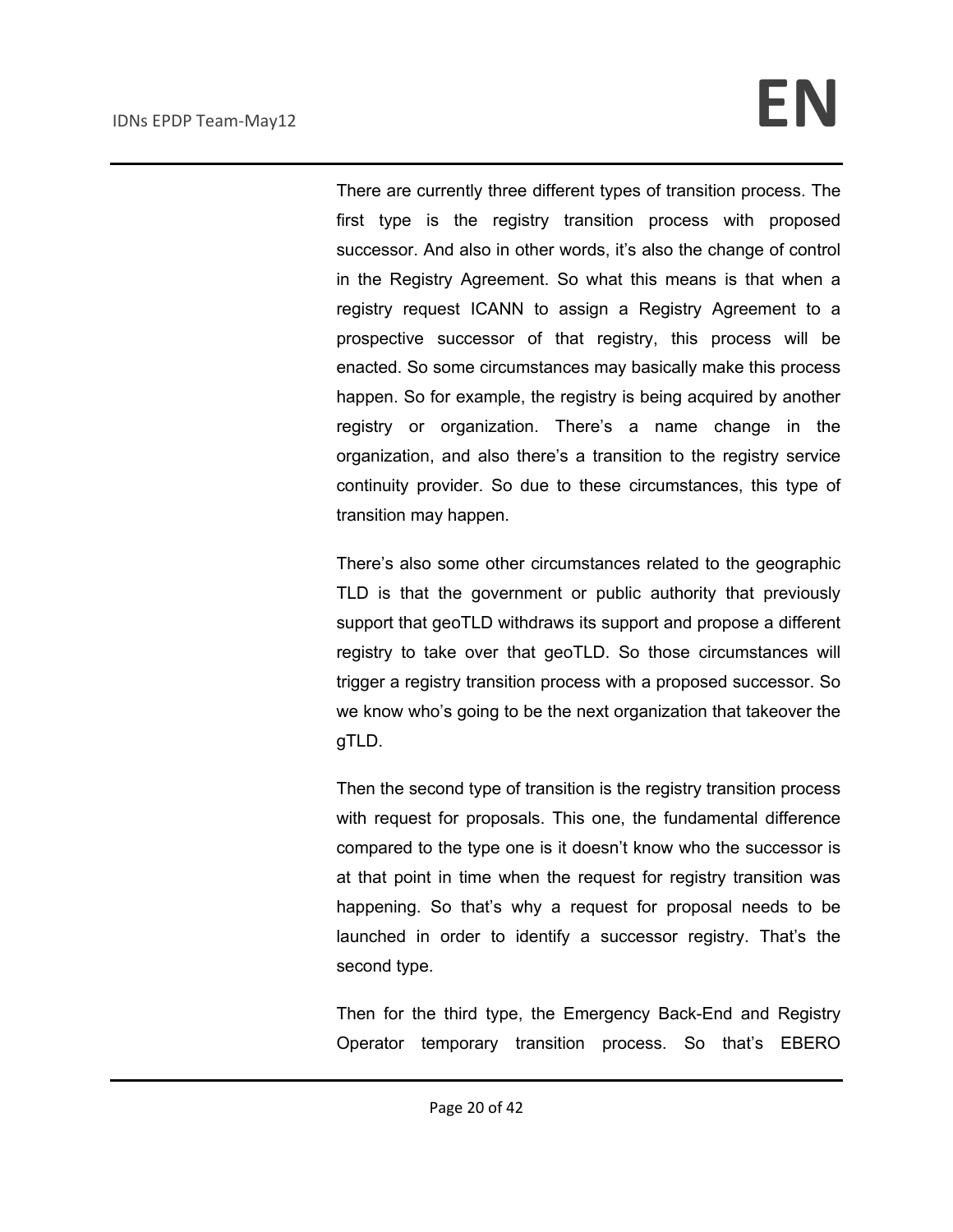temporary transition process. So this process will happen under two conditions. One is that the registry is in breach of its Registry Agreement. And second, a critical function is being performed below the emergency thresholds. I will give you a quick overview of what the critical functions are. But here what you need to remember is that there are two conditions need to be met in order for this EBERO temporary transition process to happen. Oh, sorry, my computer's doing crazy things.

So another point about this transition process is it's indeed a temporary measure, and it's to protect registrants and gTLD users. And this temporary measure will remain in effect until the underlying issues are resolved or the gTLD is transitioned to another operator using one of the first two types of the process. So either it was propose the successor where it needs to launch an RFP to find the successor. So these are the three types of transition process. Here, this is an overview of what you may expect with regard to the first two types of a transition process. And then here is some key actions that need to be done by ICANN when it receives the request for registry transition.

So they include the following. One is conduct assessment of the situation. And so that means that ICANN use to investigate. Would there be a change in the entity providing the backend registry function after the transition? And does the TLD have a relevant community that must be consulted so that it's related to a community TLD? So that needs to be confirmed as well, whether the successor will have done enough support. Then is this a geoTLD? Because geoTLD requires government support and support from public authorities. And then are there any restrictions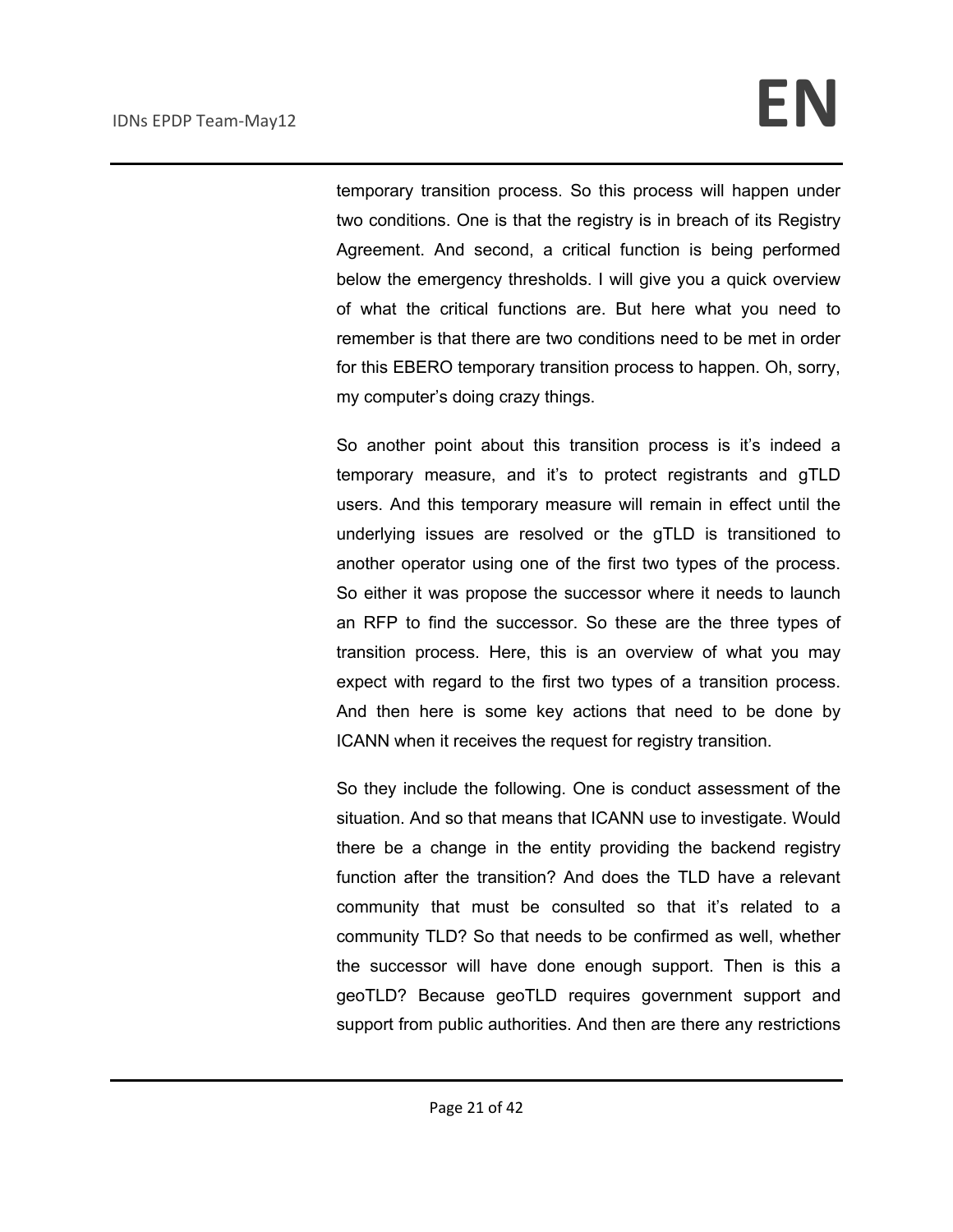in the Registry Agreement that might affect a transition? So these are the first set of homework or assessment that needs to be conducted by ICANN to analyze the situation first. Then it needs to perform a risk assessment off the gTLD in question, the current registry, and backend registry operator, if there's a need for change after the transition.

Third is the launch a request for proposal subprocess. So that applies to the type two transition if a successor wasn't identified at the beginning, they need to find one.

Another step is to check whether the proposed successor registry has the require support. That's specifically related to geoTLD.

Next, there will be an evaluation process of the applicant who is going to be the successor registry using the process defined in the Applicant Guidebook. And to put an evaluation, the scope varies based on different applications. There can be the full evaluation, which is very similar in scope of reviewing a new gTLD applicant. And then there's more limited scope than can be done. It can be narrowly focused on one or more areas of the evaluation of a gTLD. Then the third is the minimum scope. That means it's a narrow scope of review performed internally by ICANN. So that really depends on the gTLD. It depends on the registry and the successor and specific situation involved.

One of the final actions is to perform pre-delegation testing, if there is a change in the backend registry operator services. So these are some of the actions that you may expect with regard to the transition process. And I see Anil has his hand up.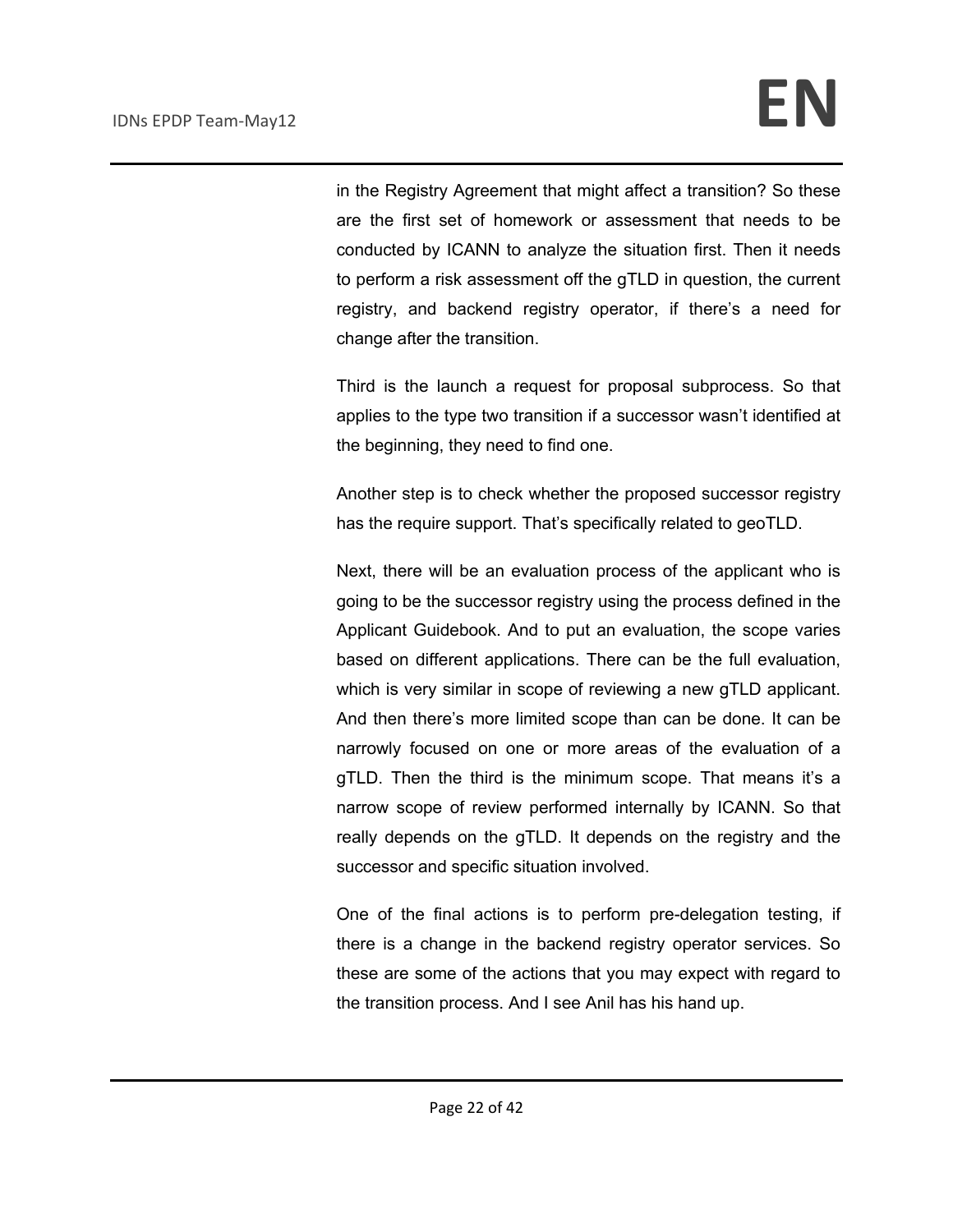JUSTINE CHEW: Ariel, I was going to ask you to pause for a bit so that you can catch your breath. Anil has a question. Anil, go ahead, please.

ANIL JAIN: Thank you, Justine. This is the clarification of the first line of D2 where it is said that it is allocated variant. So is it only applicable to allocated variants or is it also applicable to allocatable variables? This is my question. Thank you.

ARIEL LIANG: Thanks, Anil. The language of the charter question clearly indicates that the scope is to talk about allocated labels. So if it's merely allocatable but not allocated, there's nothing to worry about with regard to registry transition because the registry can only take care of the allocated ones.

JUSTINE CHEW: Right. If it's allocatable, it means that it's not assigned to anybody per se. It's available for application by the registry, so it's not delegated. So that means that it doesn't appear in any Registry Agreement and it wouldn't have any particular obligations tied to it. I hope that answers your question, Anil. I see your hand is still up.

ANIL JAIN: Yes or no both. Basically when we are talking about variant then we are talking about the same entity. It means that for the same entity, the applicability is not only dedicated variant or allocated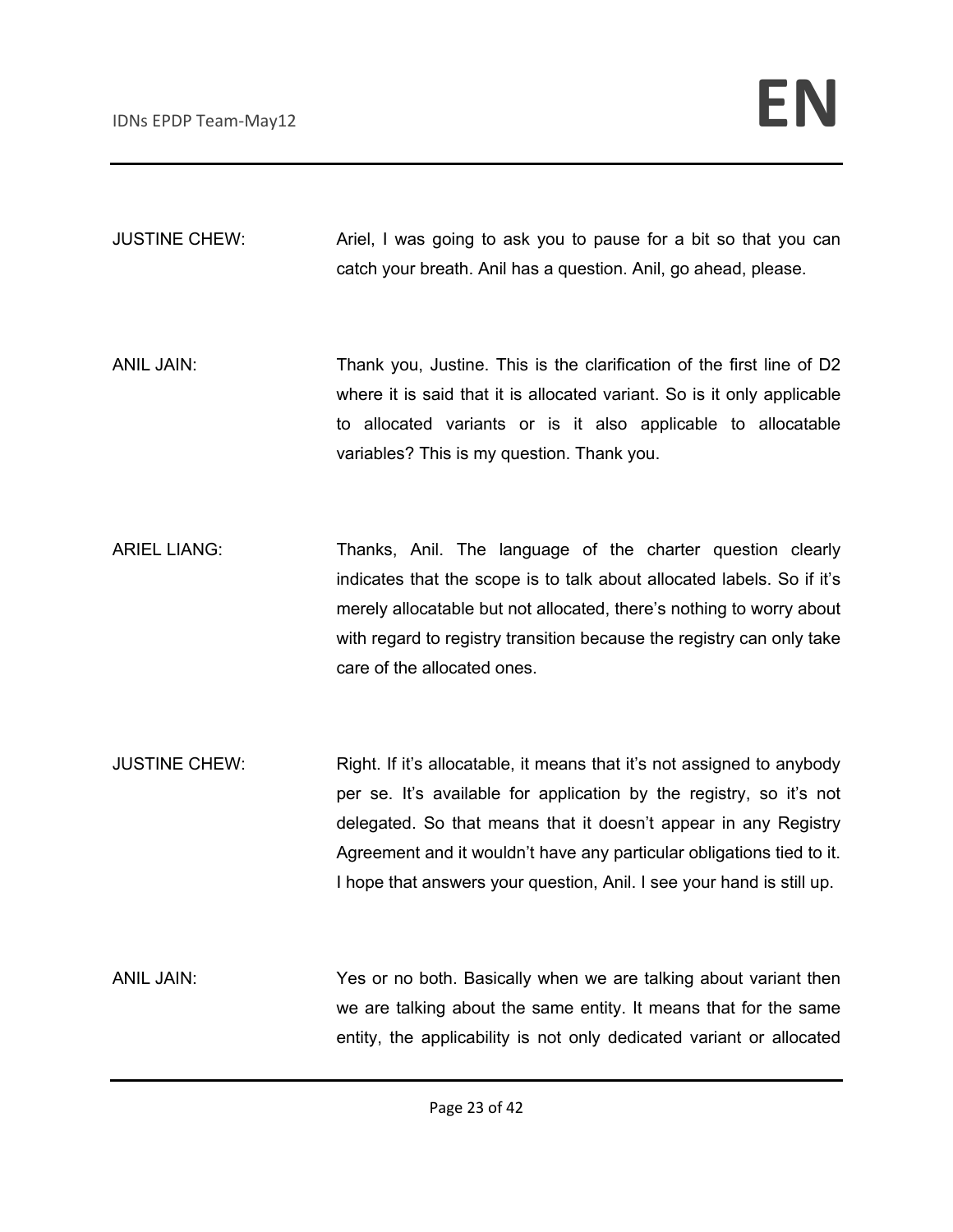variant but also variant which is not yet allocated also. This is what my understanding is. If I am, my understanding is wrong, I would like to stand to clarify and correct myself. Thank you.

- JUSTINE CHEW: Okay. Let me just try and repeat what I said earlier. If it's an allocatable variant TLD label, that means the party, the registry, or the registry operator that holds the primary label is eligible to apply for the allocatable variant. But it doesn't mean that they will get it. Okay. So there's a difference between allocated and allocatable. Allocated means that they have got the variant and it's subject to Registry Agreement based on whatever we recommended earlier and it would have obligations tied to it. So as long as the variant is allocatable but not allocated, it wouldn't be delegated. I hope that clarifies it.
- ANIL JAIN: The definition is quite clear. Thank you. I understand that D2 is only restricted to allocated variant. Thank you.
- JUSTINE CHEW: Correct. Only allocated variants would draw obligations. Sarmad, please go ahead.
- SARMAD HUSSAIN: I think when there is a potential change of control, then the allocatable variants can then only be applied for by the new entity which actually controls the allocated and delegated variants. So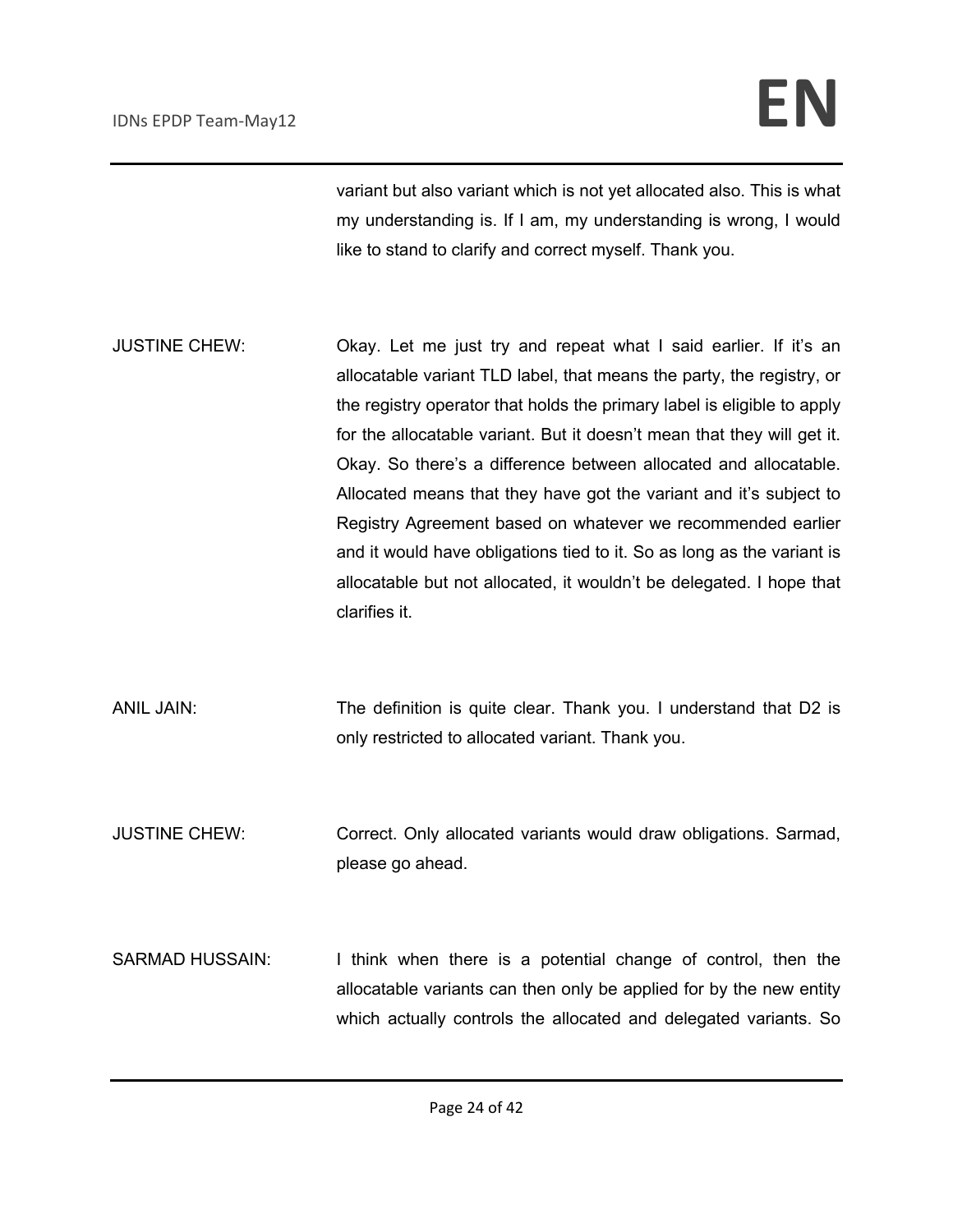they would, I guess, indirectly, also "move" to the new applicant or actually the registry operator but just because they are set up like that. Thank you.

- JUSTINE CHEW: I see. Okay. I'm assuming that's what Anil meant. Yeah. All right. So I missed the point about what he was talking about in terms of potential, the impact to allocatable variant if the allocated variant in that set moves to somebody else. Yes. So then the eligibility for the allocatable variant would also move to whoever takes on that particular delegated variant. That is my understanding. But I would take advice from staff whether that particular question is actually covered by any of the charter questions, if it's not clear in D2.
- ARIEL LIANG: Thanks, Justine. I do see Dennis and others have had their hand up. Should I stop? I'm happy to defer to them first.
- JUSTINE CHEW: Sure. If you could find the answer in the meantime. Dennis, please go ahead.
- DENNIS TAN TANAKA: Thank you, Justine. In my opinion, the principle that the allocatable variants are allocated to the same entity answers the question, addresses a concern. That depends on how you implement that might have implications as to how you move forward, right? For the sake of this conversation, let's say you run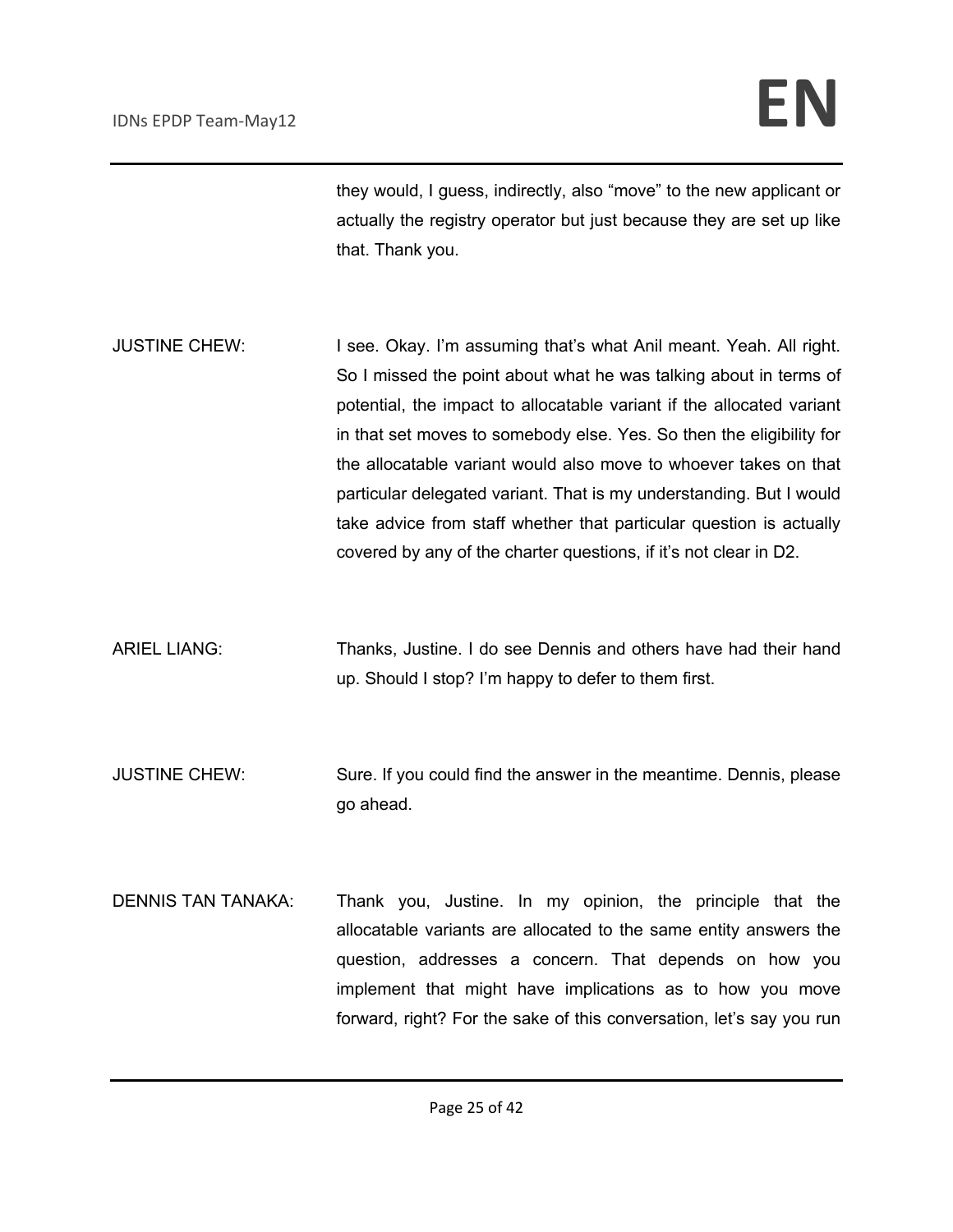the Root Zone LGR, you find the allocatable variant, and you create a database, and you assign affirmatively who is the registry operator at that time and something changes, you will need to update the database, which is more work. But if you stay in principle that the one of the eligibility requirements to apply for allocatable variant labels, you need to be the same registry operator, then at that moment in time in the future, when it's applied, you check whether that registry operator is eligible to apply for those allocatable variant labels. And then you don't need to change anything, you stay by the principle that the same entity, meaning the same registry operator can apply for the allocatable variants of any label that it's already handling.

JUSTINE CHEW: Yes, correct. So long as the right to the allocated variant lies with a particular party, whether it's the entity that got it first or whether it changes hands as part of the registry transition process, whoever holds or runs that particular allocated variant would be the party that becomes eligible to apply for allocatable variants tied to that particular allocated variant. So yes, I believe the principle would hold. I'm just trying to work out whether we need to mention it at all because it would fall under, I believe, one of the other charter questions where it's a packaged thing. So I'm not sure that we need to explicitly mention it here. But it's just to address Anil's question earlier perhaps. Abdulkarim and then I have Maxim. Abdulkarim, go ahead.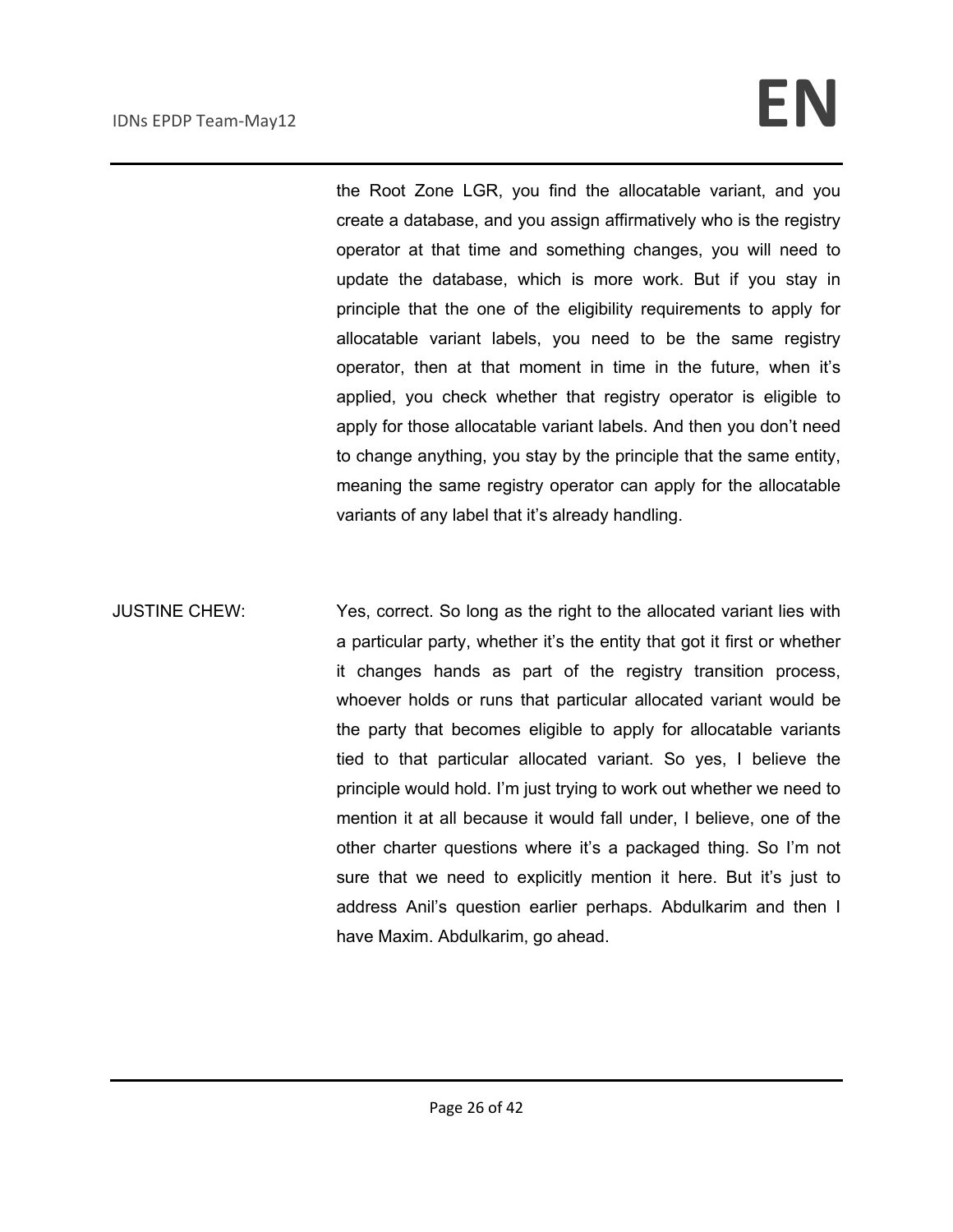- ABDULKARIM OLOYEDE: Okay, thank you, Justine. I just wanted to seek a clarification regarding EBERO, that at the end of the emergency period, what's going to happen? Is it that the original TLD operator is going to be allowed to operate it again, or is it going to be reassigned? Because I'm thinking of the implication if it. At the end of the EBERO, is it going to be reassigned? Just like what was mentioned earlier, I do not see any implication as long as it's the same entity. But I'm just thinking of the EBERO situation. Thank you.
- JUSTINE CHEW: Okay. I'm just wondering whether we can defer that answering the question to when Ariel continues with the slides on EBERO. I'm not quite sure whether the answer is captured there. Can we come back to your question once we've gone through the EBERO slides to see whether the answer is there or not?
- ABDULKARIM OLOYEDE: Yes, that's fine.
- JUSTINE CHEW: Okay. Thank you. Maxim, go ahead, please.
- MAXIM ALZOBA: Speaking about EBERO and provisions in contract. Effectively, EBERO is a post mortal process for a particular TLD. Because if you read in Registry Agreement, you will see that EBERO and termination of the contract are almost in the same clauses.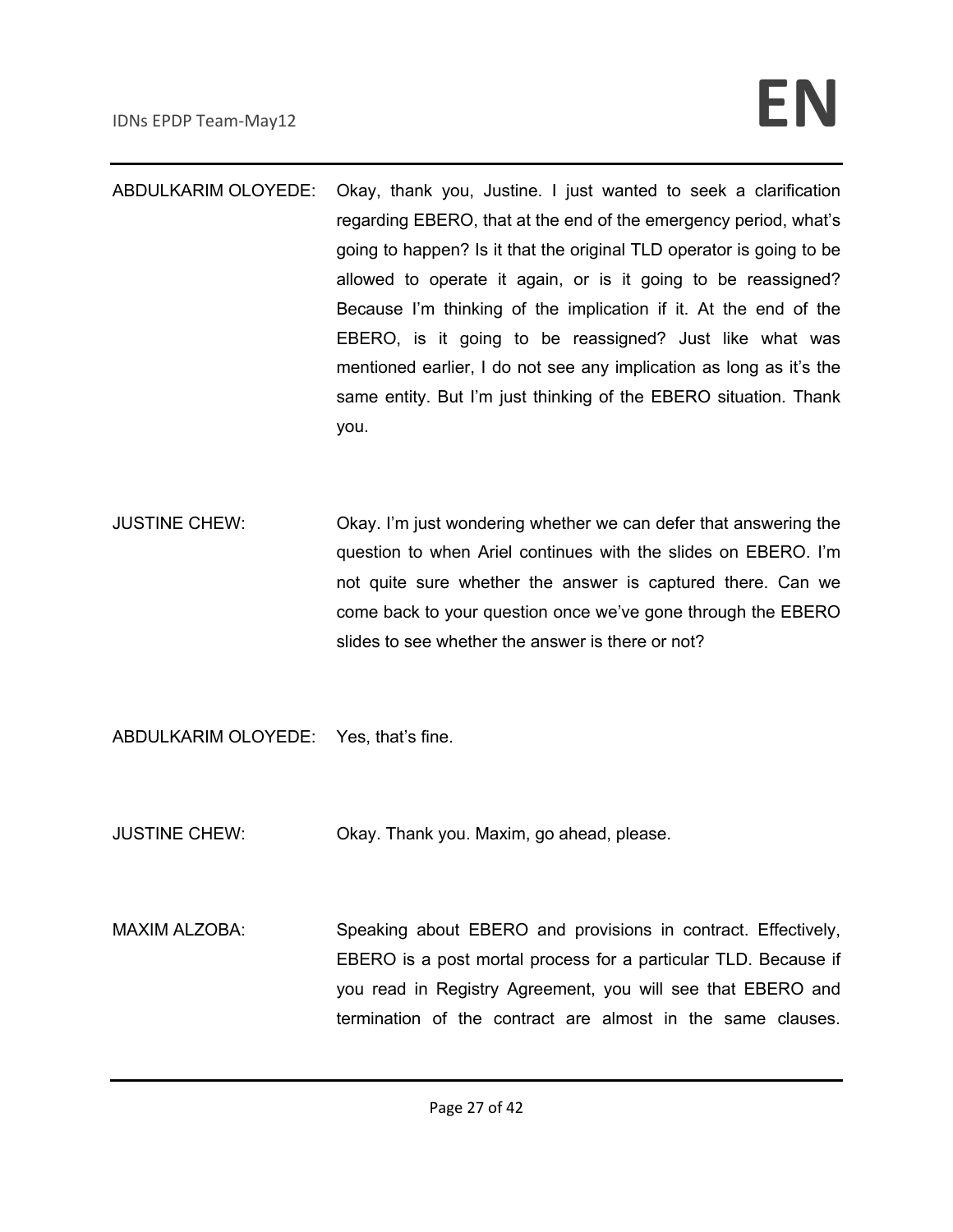Speaking about the particular TLD from the set of variants, the particular registry organization has, if one of few labels goes down, from one hand, you might think that it's something wrong. But the same process happens when there is a shutdown of a TLD due to termination. Imagine a situation where three official languages in the country are supported and one of them decided not to be used anymore or one of scripts decided not to be used anymore—I've seen this—and there is no reason to support it anymore. And thus, removal of one of the variants from the set due to natural reasons shouldn't lead to the death of all contracts of this particular registry. And given that the principle of one entity for all variants, it means that one of the variants just goes down. That's it.

Speaking about the transition process, a change of control, I believe that having provision in policy resulting from these PDP saying that these rules should apply to every TLD from the variant set make situation where it's not important if all TLDs are in the same Registry Agreement and having annexes list in other TLDs from variant set. Or if it's all indifferent, it doesn't matter. If policy says that it should be applicable to all then on the side of implementation, ICANN could proceed to the prescribed procedures. That's it. Thanks.

JUSTINE CHEW: Thank you for that, Maxim. I'm hoping that that kind of answers the question that Abdulkarim posed. But if not, please feel free to raise your hand again. Okay. Can we can we move on to the next slide? Ariel, are you prepared to continue?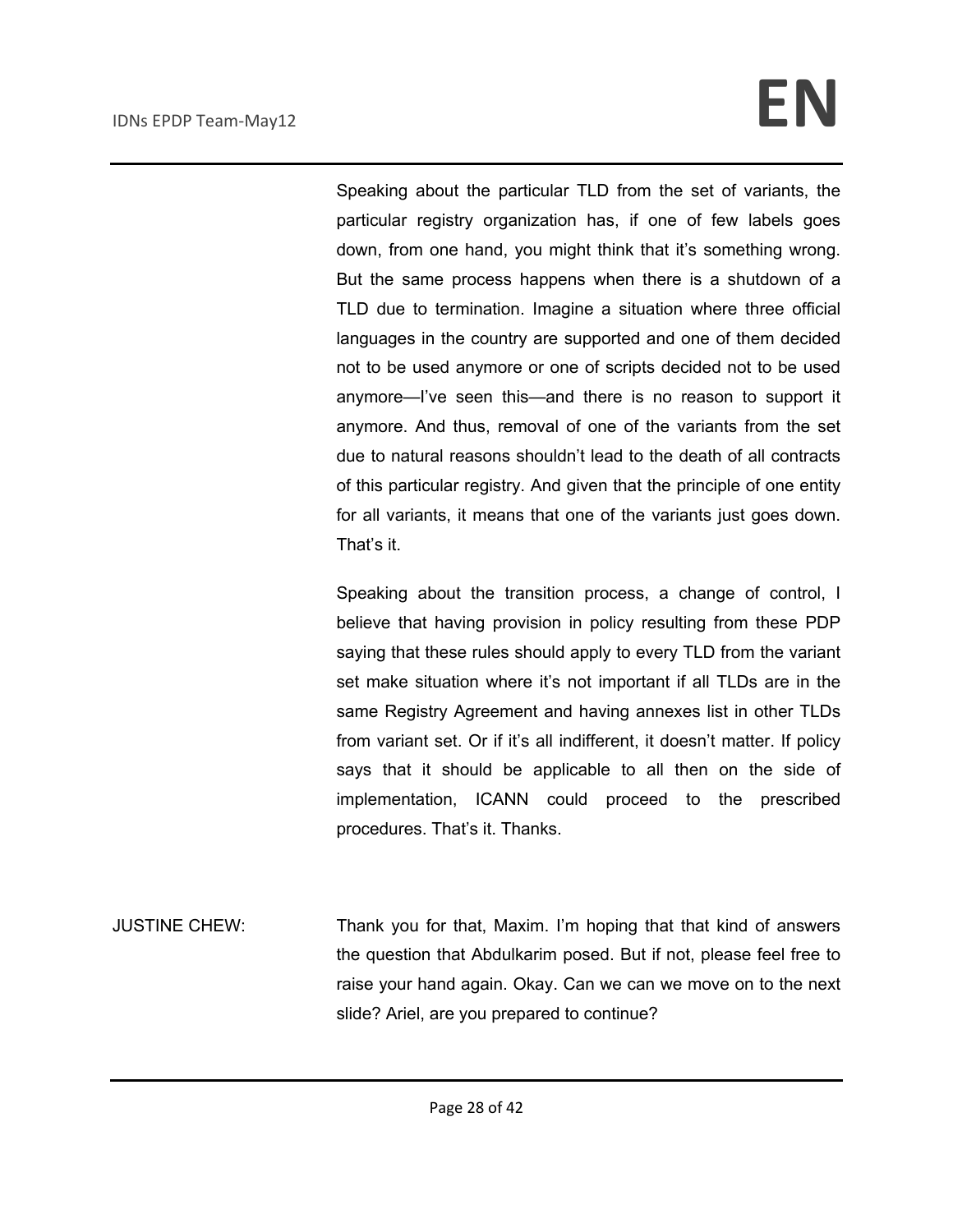ARIEL LIANG: Yes, I do. I think we're getting into the discussion on EBERO. I'm not sure everybody in the call are familiar with the background of EBERO, so this is intended to provide that context. So what are EBERO? Basically, there are organizations that have entered into five-year contracts with ICANN to operate the five critical registry functions in the event of a gTLD registry operator failure. And then these critical functions are the DNS resolution for registered domain names, the operation of shared registration system, operation of registration data directory services, registry data escrow deposits, and maintenance of a properly signed zone in accordance with the DNSSEC requirements. So these are the three critical functions.

> Why do we need EBERO? The main goal is to preserve the operational security and stability of the Internet. And then that's why we have EBERO to temporary be activated should a registry operator requires such a system to sustain the critical function for a period of time.

> Currently there are three EBERO service providers that have the contract with ICANN. These are the Canadian Internet Registration Authority (CIRA), China Internet Network Information Center (CINIC), and Nominet.

> So when the EBERO function will be activated, it's for ICANN to declare an event that requires the EBERO emergency services. Also it's for ICANN to coordinate all the emergency response activities. The goal is to have the event resolved as soon as possible, but preferably within a 12-month period.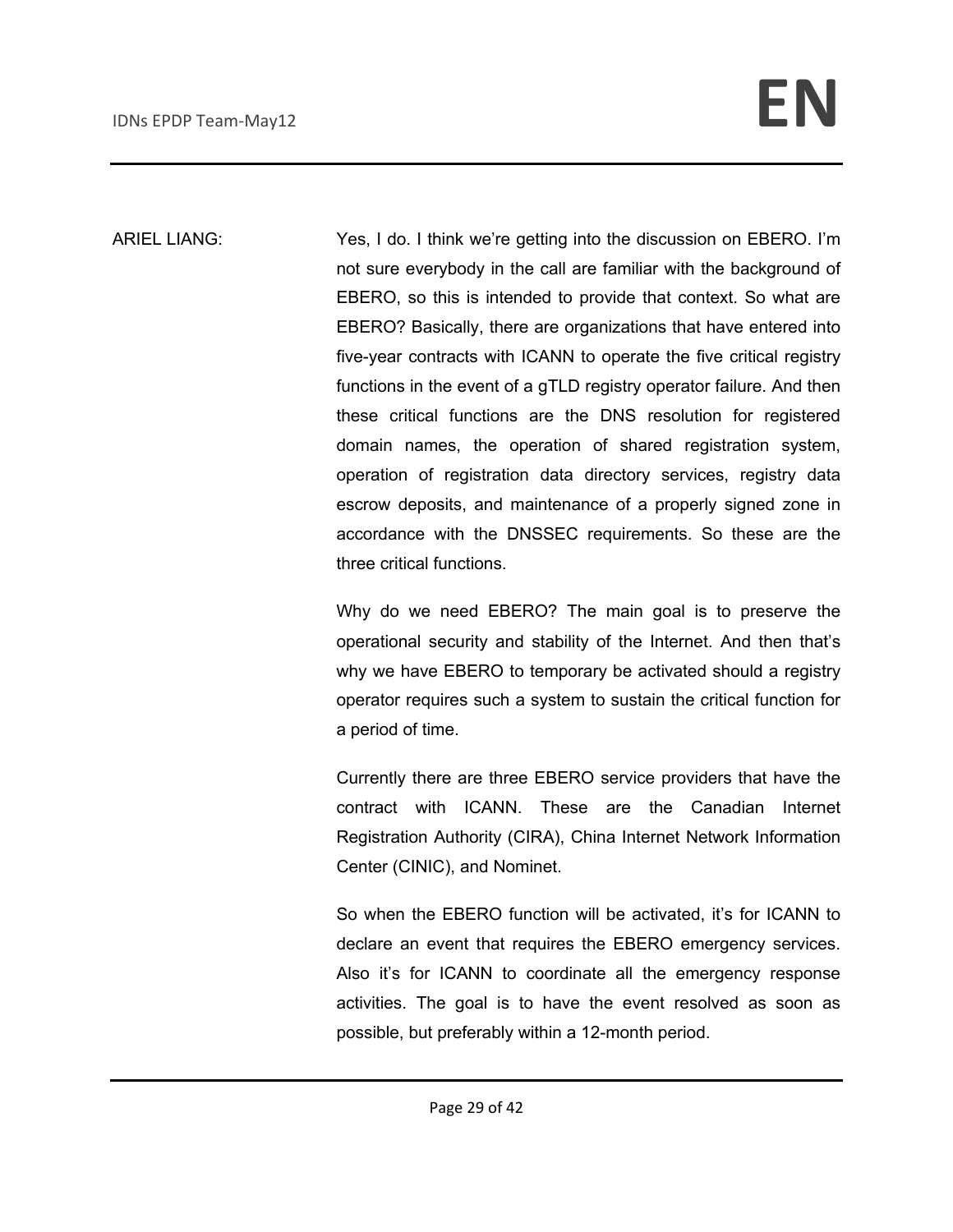So this is the background or context of EBERO. Then there's some other information. I think maybe helpful for the discussion is how ICANN select the EBERO providers. So ICANN selects the providers through an RFP. In the RFP, it will align the registry operator requirements to EBERO provider requirements. So basically, EBERO provider should at least be able to perform like a regular registry operator. Then there's a minimum requirement is they need to have at least three years of experience operating DNS and one year of experience operating RDSS and EPP services.

Also there's a goal for increasing geographic diversity for the EBERO providers. So that's kind of logical to have that diversity in place to counter emergency situations in case one geographic location service goes down, the other could help cover.

Also there's the evaluation process for the EBERO providers. It's similar as the one for new gTLDs, and that also includes predelegation testing on the infrastructure to be used in an emergency situation.

There's some other information that I like to share about EBERO is what they do not do. EBERO providers, they're limited in their services they can provide. For example, they do not provide additional services. A registry operator may offer to its customers such as web hosting, network analytics, those type of functions that are not related to the critical functions of the registry services. And then also they do not accept new domains, domain renewals, domain transfers, or domain name delegation from registrars, except for under exceptional circumstances such as outcome of a UDRP determination. It requires some actions for the domain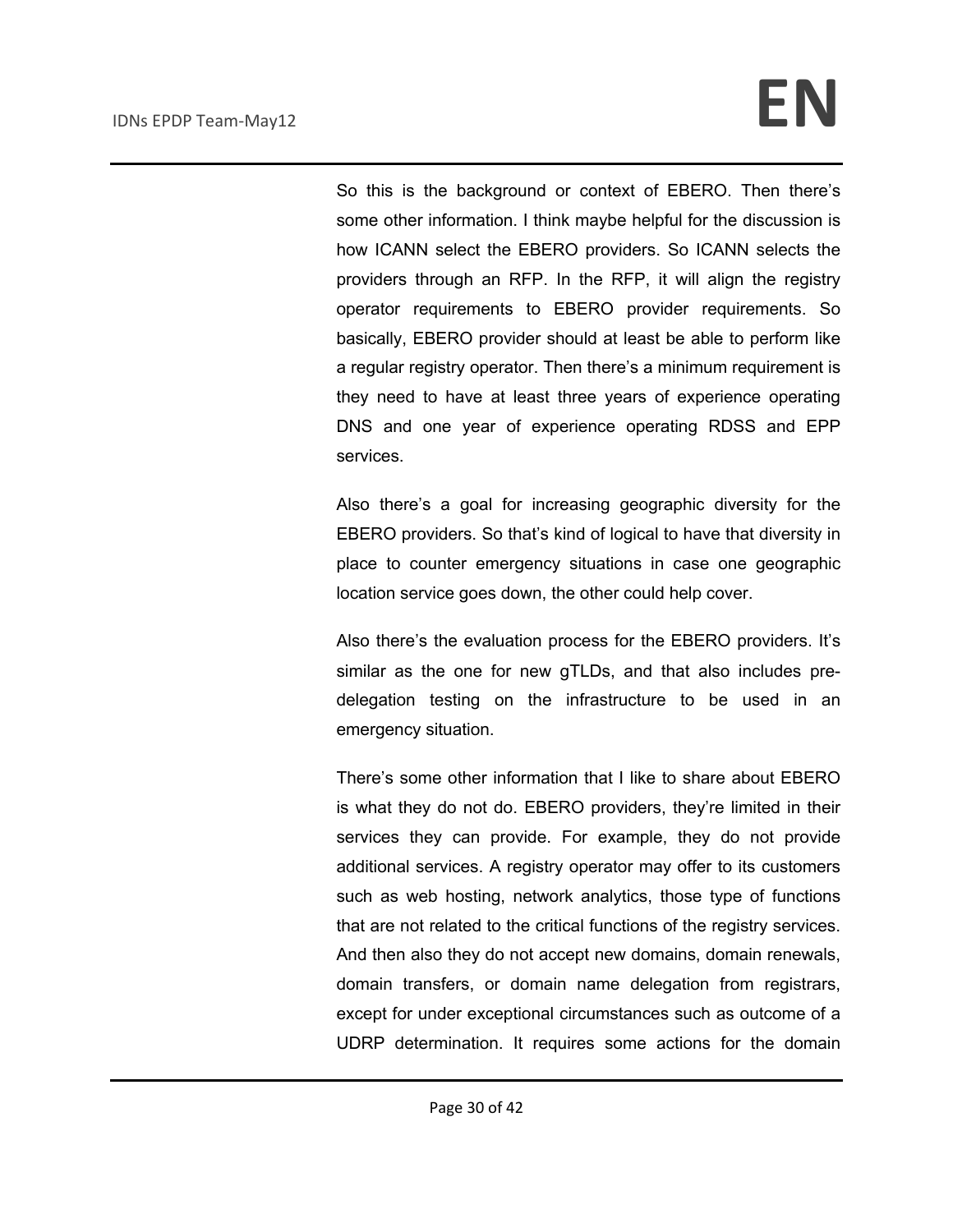names. So unless there's exceptional circumstances, they do not accept these changes or requests from registrars. They do not expire registration or auto renew them. And also, EBERO does not apply to some of the legacy gTLDs.

Then finally, there are some cases in which current backend registry operator may serve as the EBERO if the registry operator requests ICANN to do the emergency transition to its current backend registry operator where the backend registry operator is operating the critical functions within the term of service level defining the Registry Agreement. Then the backend registry operator company is not related to or affiliated with the registry operator. The final point for this is a backend registry operator accepts to operate the gTLD under better or equal terms than those agreed by the EBERO. So under these circumstances, the current backend registry operator may serve as the EBERO instead of the three providers that mentioned previously.

So these are some of the contexts of EBERO. I will stop here and see whether any comments, questions regarding this point.

JUSTINE CHEW: I'd like to ask for indulgence of the participants here. I mean, I realized that the presentation is rather academic today. But because the charter question specifically mentions these three things, which is the transition process or change of control EBERO, and also the TM-PDDRP, we wanted to make sure that participants have an understanding of what those processes are and what they entail and do not entail. I see a couple of hands now. Anil and then Sarmad. Anil, please go ahead.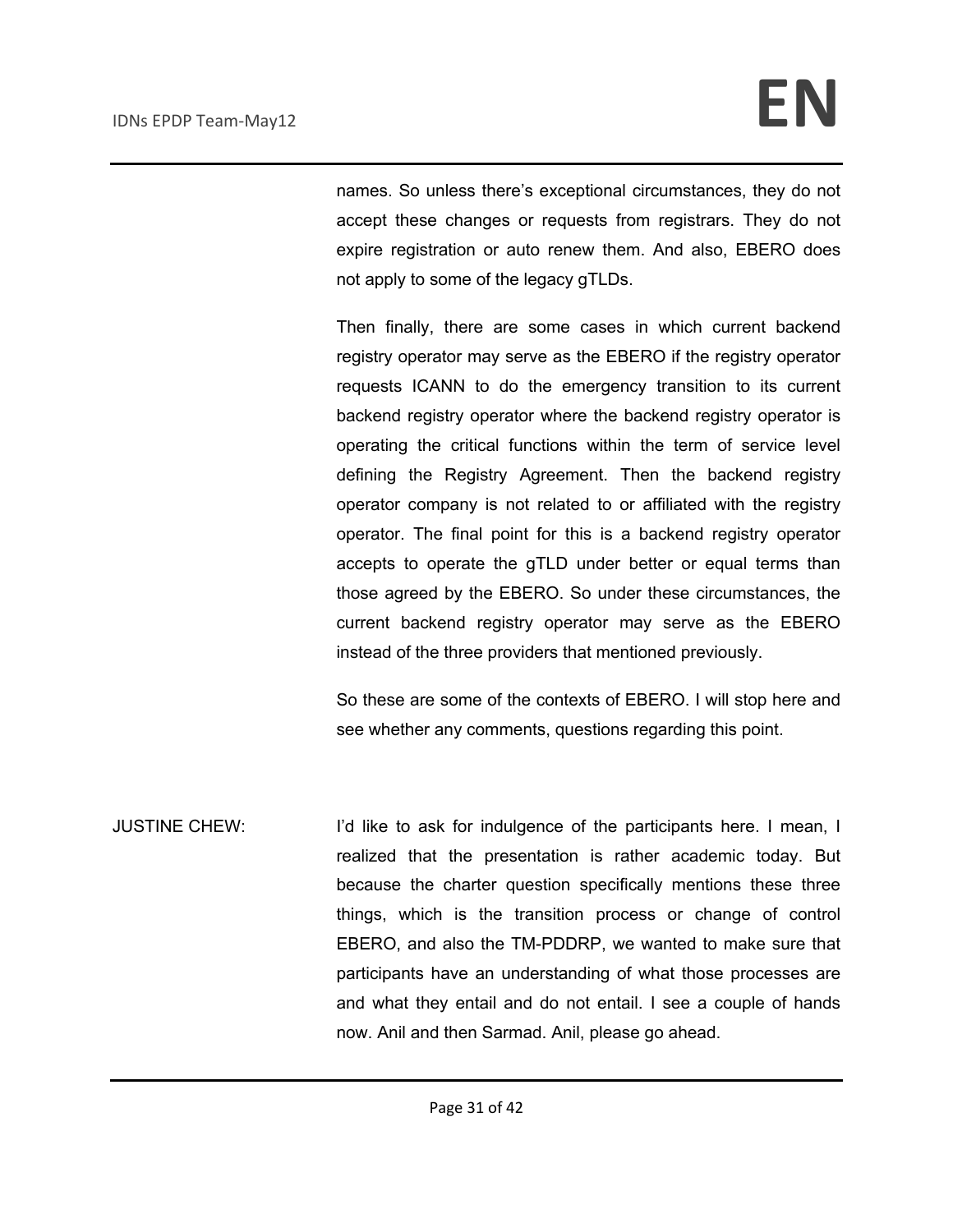ANIL JAIN: Thank you, Justine. I want to understand what is the current provision during the emergency situation. When the registry operation is given only for five years, is there any possibility of allocation of the variants if requested by the emergency registry at present? Thank you.

- JUSTINE CHEW: That question, I think, is still pending because this group hasn't decided whether application for variant would be entertained outside of rounds or within rounds only. So that might put a spin in the words of how to answer your question. If that's not a satisfactory answer, then by all means, post a supplementary question. But in the meantime, I'll go to Sarmad.
- SARMAD HUSSAIN: Thank you, Justine. Just to share that in the case of EBERO, basically, the TLD actually moves to one of the EBERO providers, which means either CINIC or Nominet or CIRA. So they become the registry operator. If that's the case and we apply or move one of the variants and not all the variants into EBERO at the same time, then we will be in a situation where you have, let's say, two variant TLDs. One is being controlled by the original applicant and then the other one by the EBERO provider. And that inherently then violates the same entity principle, which requires that all the variants be controlled by the same entity. That was the reason in the staff report we presented. We had suggested that if one variant goes into an EBERO process, all the complete variant set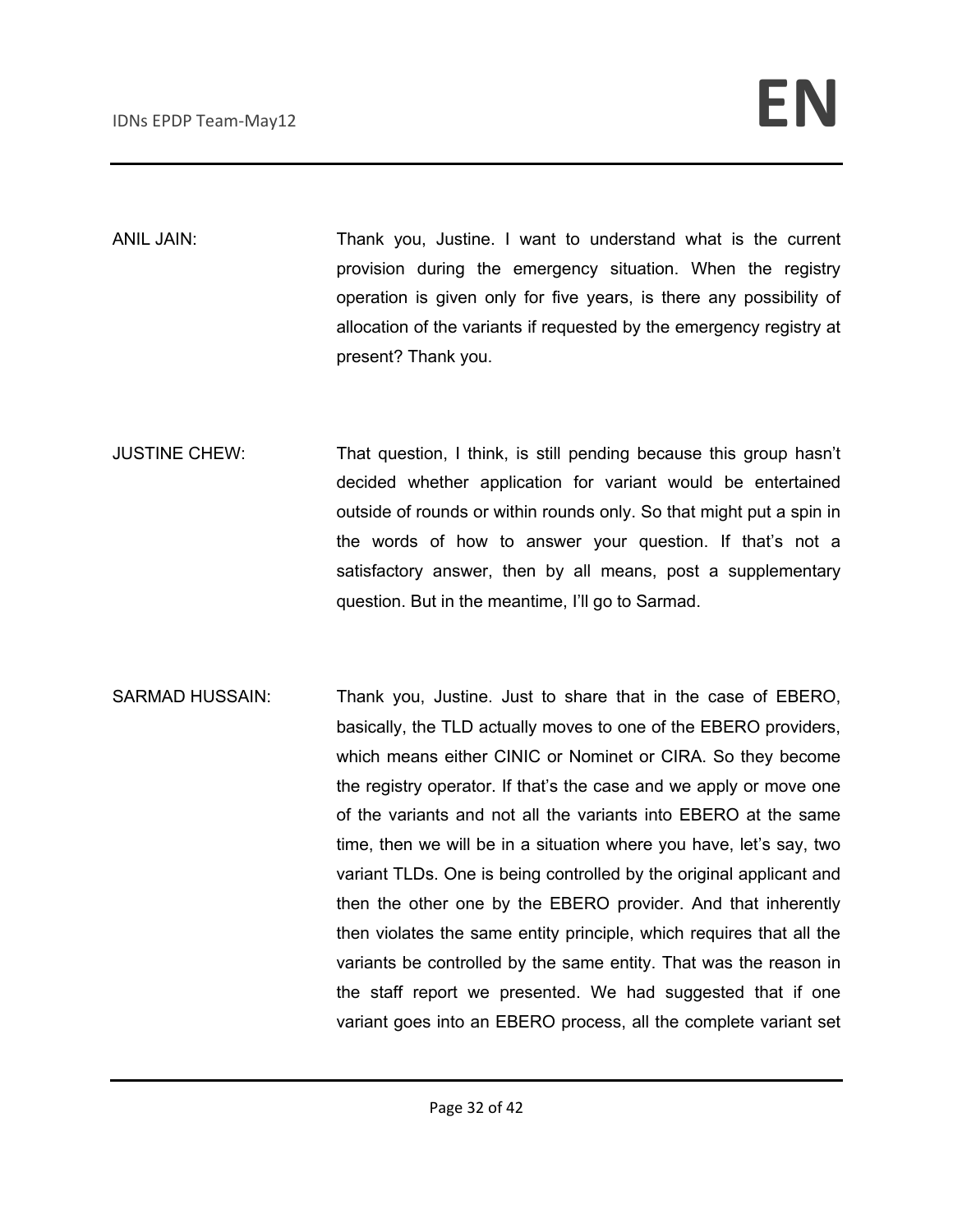which is allocated and/or delegated moves into the EBERO set that is to sustain the same entity principle. Thank you.

JUSTINE CHEW: Thanks for that, Sarmad. I think that's part of the question that we're considering under this charter question. Anil, you still have your hand up. So I'm just wondering whether you had a supplementary question, which I will take after I talk to—

ANIL JAIN: No, Justine. Thank you. It was an old hand. Thank you.

- JUSTINE CHEW: Okay. Right. Sarmad used to have your hand up, did you want all right. Maxim, please go ahead then.
- MAXIM ALZOBA: First of all, I'd like to say that situation which Sarmad explained makes removal of one variant impossible, because after termination of the contract, it goes to EBERO. And then we need to explain how it will work. Because if one of the variants is not supported in the country anymore or decided not to be supported, then it shouldn't lead to station where all IDNs of their particular country will go down because of this artificial idea. I repeat, the question is about the design of how then a single string of a variant set will be allowed to go down without killing all others. Because if the language or script is not supported anymore, there is no reason to continue to support the TLD. Thanks.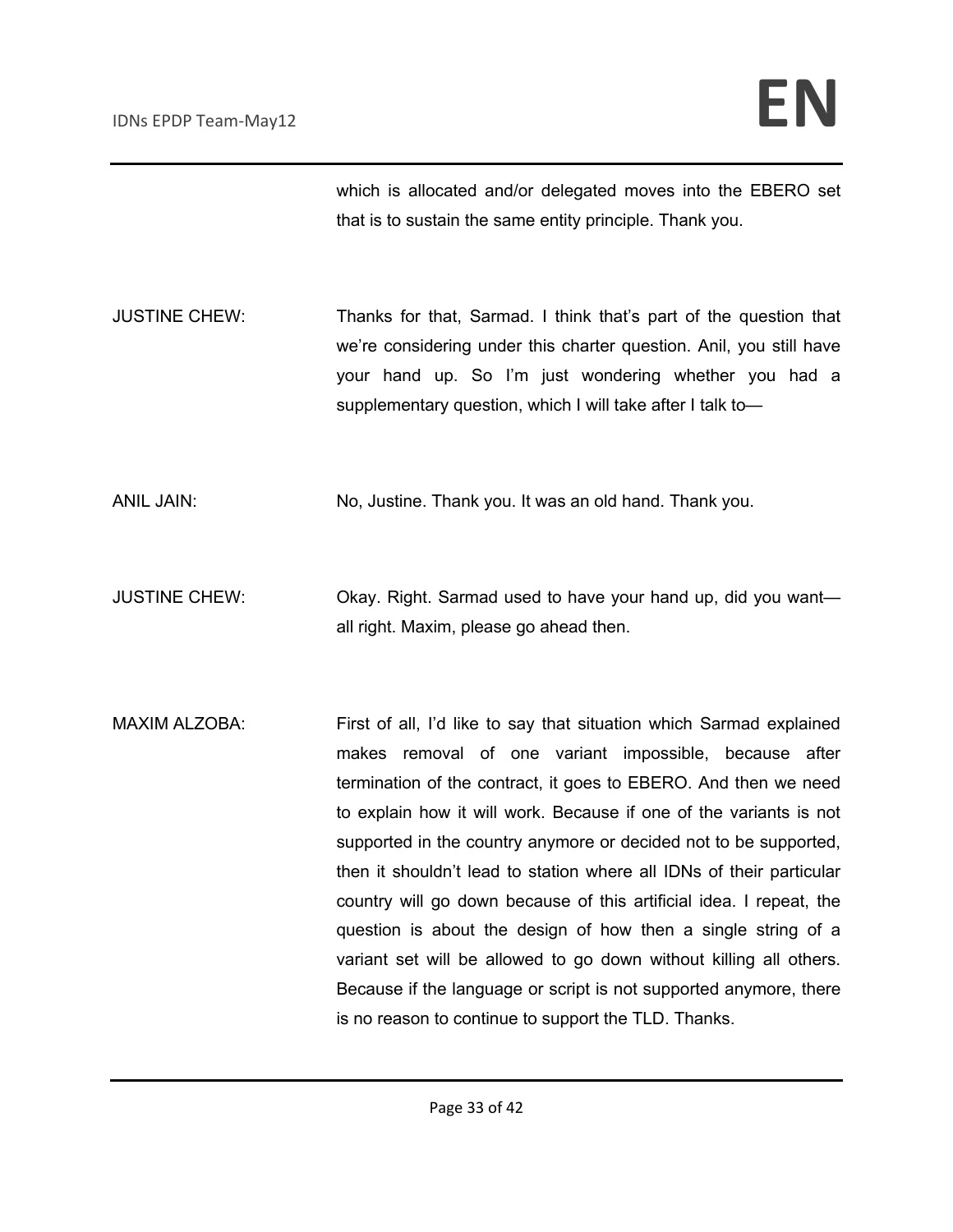JUSTINE CHEW: Dennis, go ahead please.

DENNIS TAN TANAKA: Thank you, Justine. I think I tend to agree with Maxim here. The way I'm looking at it, processing these thoughts is that there might be different avenues depending on what triggers EBERO. Is it complete failure by the operator for X, Y, Z circumstances? Or is it a breach of contract? And to what end? What needs to look at the issues there? The other scenario is where a registry operator decides proactively to not continue operating one of that [inaudible] set. It's not one single event. I mean, depending on what triggers EBERO, there might be different outcomes in terms of how do we uphold a single entity and how we go about that. But again, I think this conversation is helpful and I think next time we get together, I'm sure we'll get a clearer picture of all the externalities here so that we can make a more informed decision, or at least have more informed insights into the conversation. Thank you.

JUSTINE CHEW: I'm sorry. You're a little bit muffled to towards the end, Dennis. Could you repeat your last comment?

DENNIS TAN TANAKA: I think I said, good conversation, good discussion, good input, insights. And I think next time around, we meet again, we can see—I'm sure Ariel will come up with a brilliant way to visualize all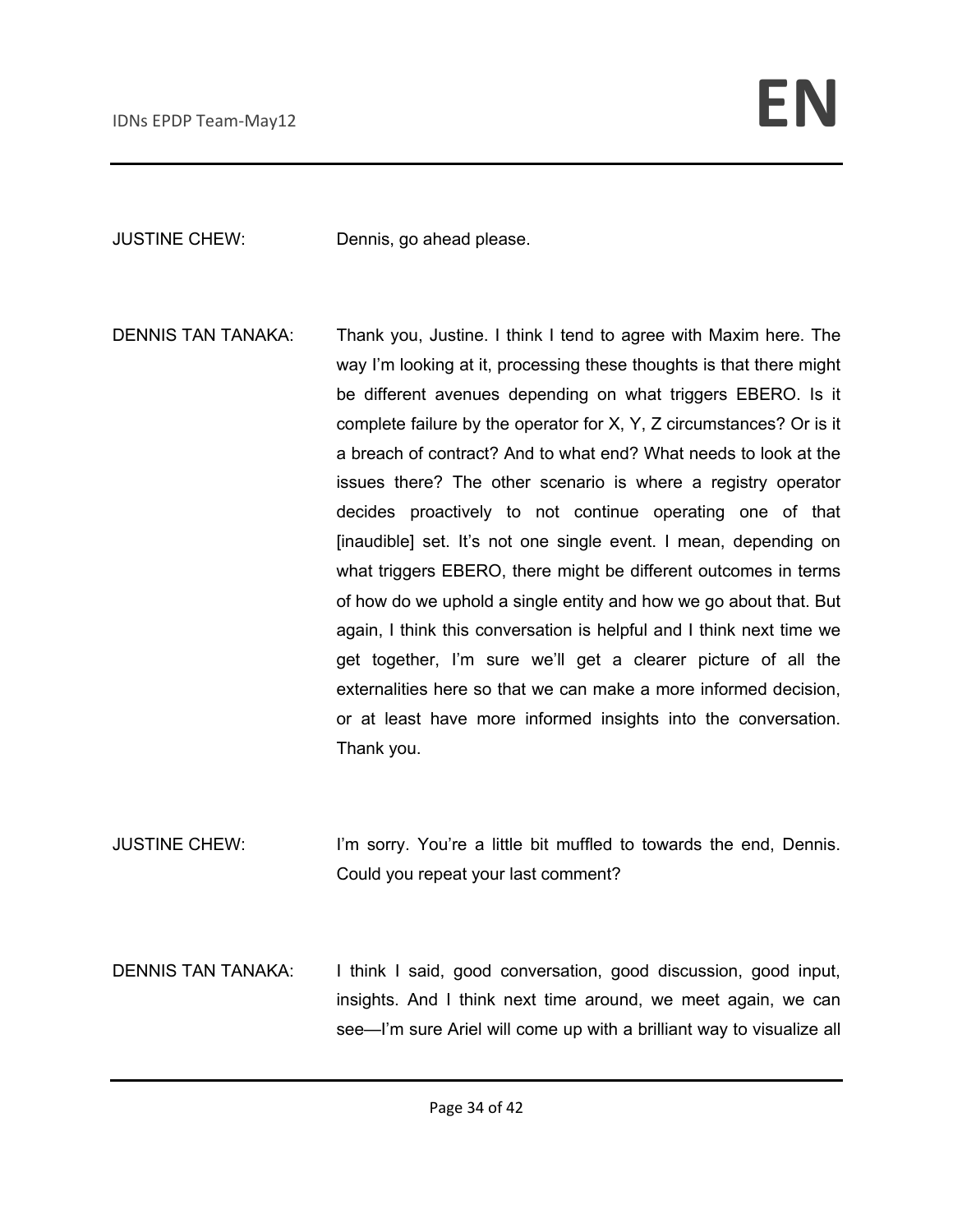of this conversation. Looking at the different trigger events of the EBERO and then how we think about the single entity in those different events.

- JUSTINE CHEW: Brilliant. Thank you. Yes. That's absolutely clear. Thank you. Thank you for that. I believe staff has captured that. It's an action item for staff. I think that's a great way to put it. Thank you for that, Dennis. We have 15 minutes left so can we just quickly go through the rest of the slide, which is just on the TM-PDDRP? Just to end the conversation on this per se so that we have a full picture and we can continue on looking at the various aspects that was raised today in the next call. Ariel, do you want to take us out on TM-PDDRP, please?
- ARIEL LIANG: Yes, of course.

JUSTINE CHEW: And also the discussion questions. Thanks.

ARIEL LIANG: Just as a general overview what is TM-PDDRP, its dispute resolution mechanism for someone that believes a registry operator is intentionally and systematically infringing trademarks in its top-level domain, either by itself or by aiding third parties. So it's a dispute resolution mechanism specifically against registry operator's conduct of trademark infringement. The point we want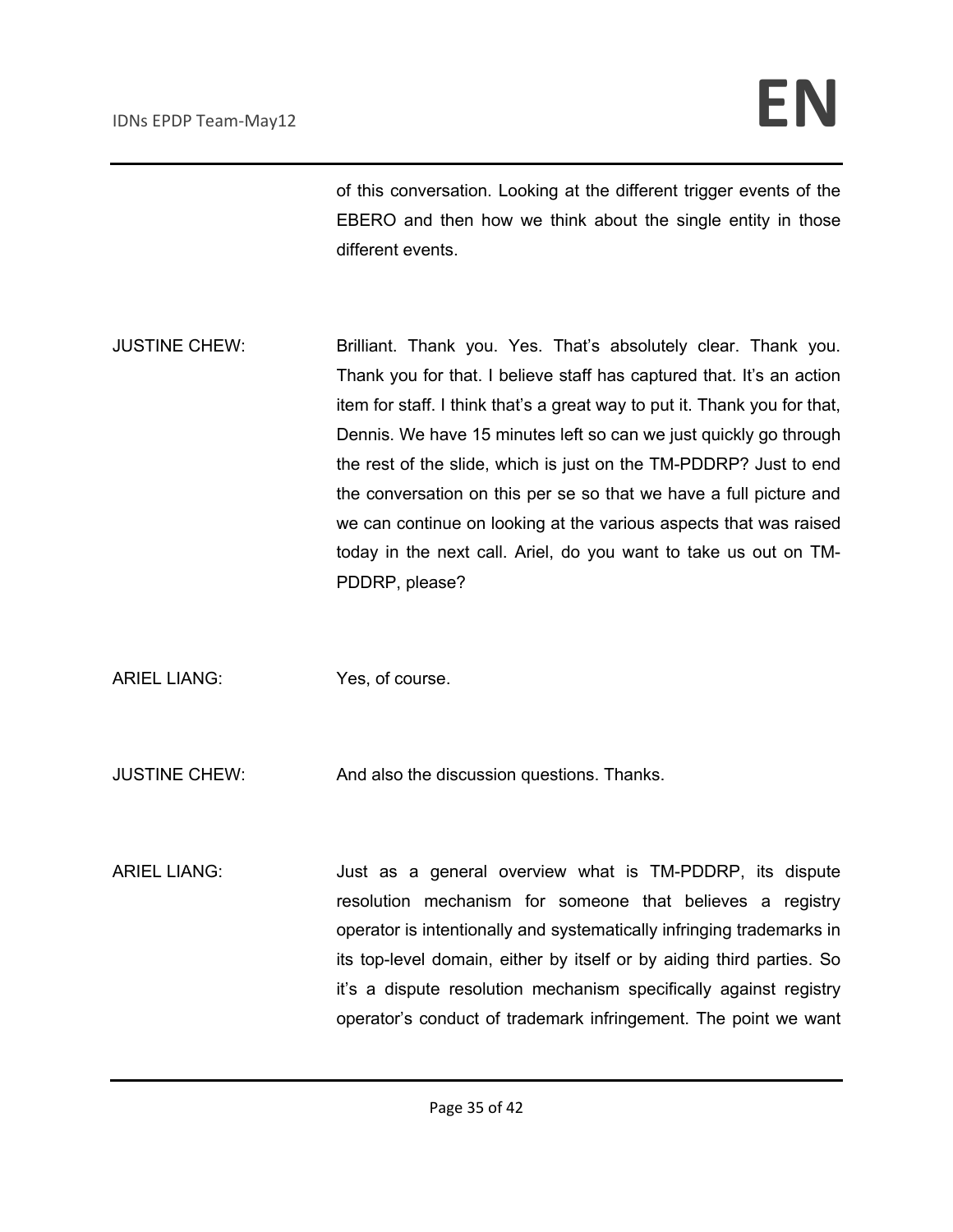to focus on in the charter question is not really the mechanism itself, it's outside our remit. But the specific aspect is regarding one of the remedies of a TM-PDDRP. Basically, the potential outcome of a TM-PDDRP resolution process.

There are several types of remedies. There's a graduated enforcement tools against a registry operator. So these are the more gentle ones, that including measures against allowing future infringing registrations or suspension of accepting new domain name registration for a set period of time. So these are the gentler remedies. But then, the harsher remedy is that in extraordinary circumstances, the registry operator's Registry Agreement may be terminated because of the outcome of a TM-PDDRP. Also the remedy cannot include deleting, transferring, or suspending domain registration unless the domain name registrants are persons or entities under control of the registry operator. So that's something to keep in mind. The specific focus we have for this charter question is regarding one of the outcomes of PDDRP is what if the Registry Agreement is terminated because of that, what would happen next? Here brings to some of the potential points for discussion. And we'd like to highlight the context in both SubPro and staff paper regarding registry transition process, that including EBERO and also the possible outcome of the TM-PDDRP.

For SubPro, it has a recommendation, where actually this text that you're seeing right now is in the rationale parts of a recommendation, it says to the extent that a TLD were to change hands at any point after delegation, the variant TLDs must remain linked contractually, which should be considered a persistent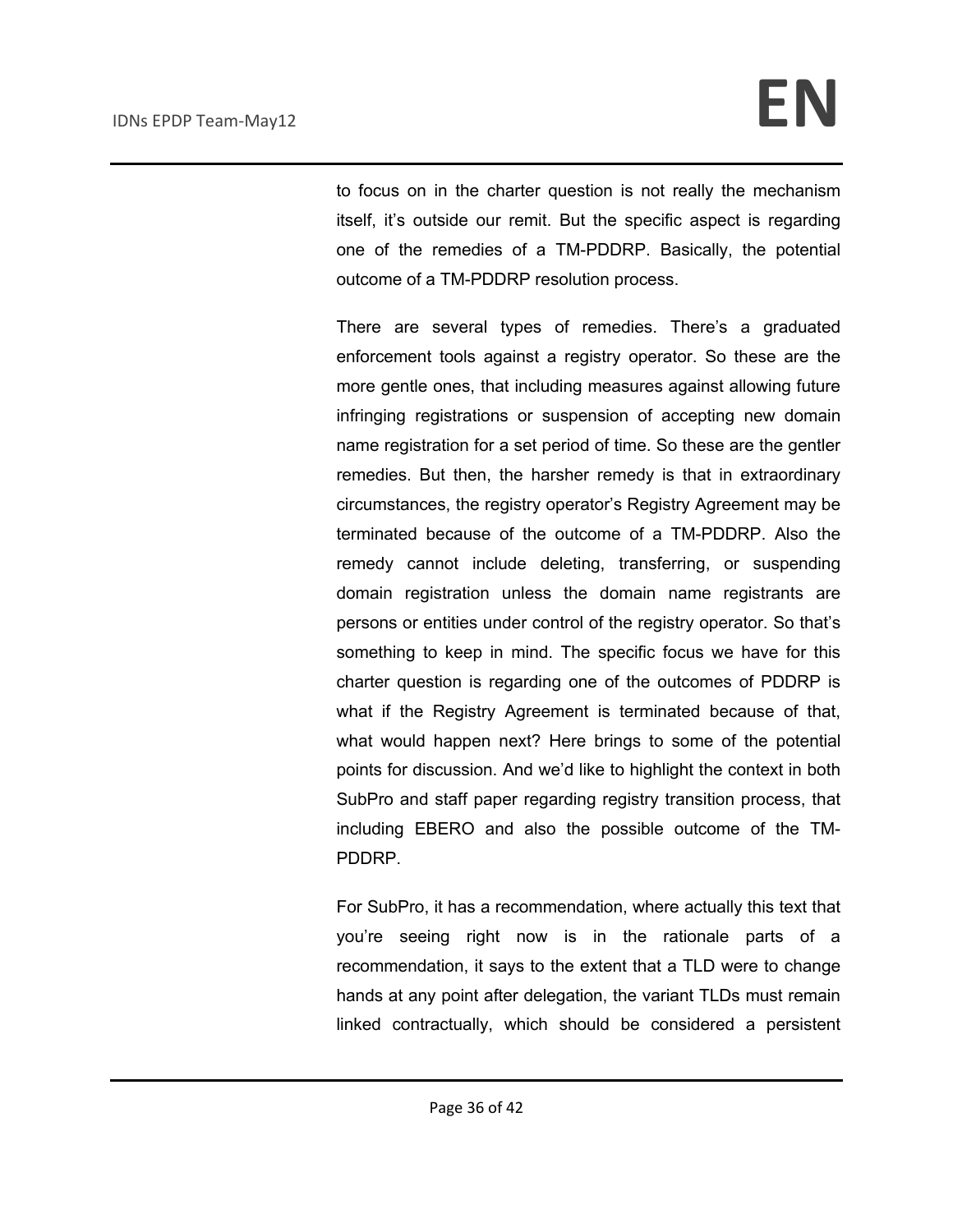requirement. And this would impact gTLD registry transition procedures, including EBERO. So that's the SubPro's language. But I don't think there's a very explicit recommendation in SubPro regarding transition process, but at least there's some rationale guidance regarding that point, is they must link contractually for all these variant labels.

Then for staff paper context, staff paper has some suggestions regarding potential adjustment to the registry transition process due to variant implementation. The first one is each of the Registry Agreement must contain provisions requiring all variant labels in the set to follow the same process in the event of any registry transition via a registry transition process or change of control. And perhaps some I could clarify if I get it wrong, that all variant labels in the set like mentioned here is only regarding the allocated variant labels, not regarding withheld same entity or blocked ones. So please clarify or correct me if I get it wrong.

Then the second recommendation from staff paper is in no events should the composition of the allocated and delegated set of variant TLDs be allowed to change at the same time as the change of the registry operator. I think, logically speaking, this seems a good direction, because if the change of hand process is happening, it may not be good to get other variant labels added until the process is finalized. And then the successor is identified in the existing TLDs. I think that's the intent of this recommendation, is not to change the composition of the allocated delegated labels until the change is completed for the registry transition.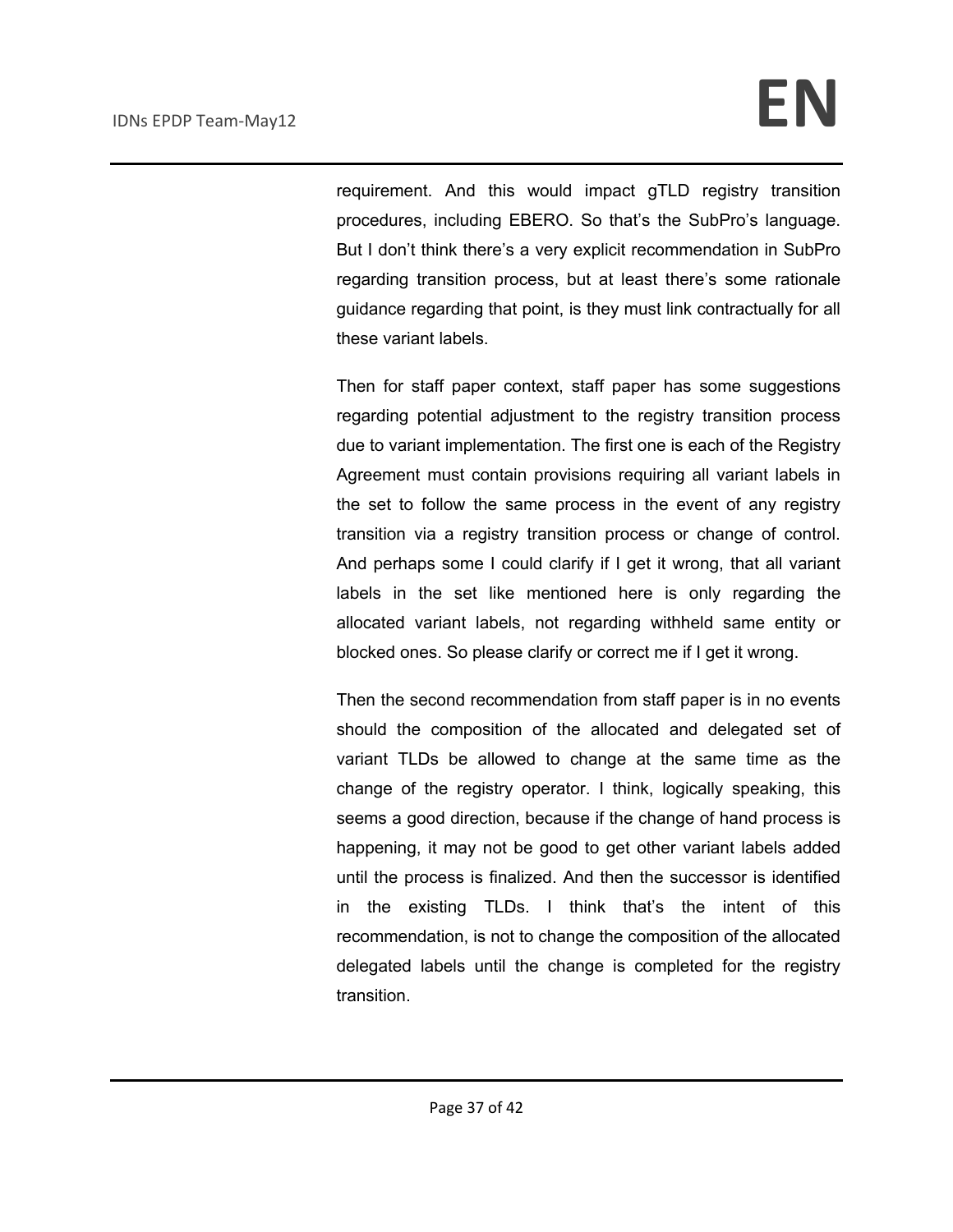Then the third recommendation from staff paper is emergency transition of the TLD to an EBERO must trigger an emergency transition of all variant TLDs to the EBERO. I think at this point maybe need to be further deliberated. As Maxim mentioned, a retirement of a label may also trigger EBERO action. Does that warrant that all the other labels after that registry operator needs to be transitioned to EBERO as well if it's an intentional retirement? So maybe that's some point we need to discuss.

Then finally, for the fourth suggestion, in a case where a Registry Agreement is terminated as a result of a TM-PDDRP termination, the same entity would continue to apply. So that's the allocated and delegated variant TLD labels in the set would be assigned to the same entity together. These are some of the staff paper recommendations. And then below, we have included some questions for discussion at the starting point. One is how to maintain the same entity principle in the event of a registry transition process with respect to each of the three types that we mentioned earlier. And here, we want to just provide a reminder that the EPP team already have a preliminary recommendation that's for future and existing gTLDs, each gTLD and their value labels are subject to one Registry Agreement with the same registry operator. So with that consideration, how would the registry transition process be impacted in order to maintain the same entity principle? That's the first question for discussion. And then second, we also talked about the evaluation criteria of the EBERO service providers. So should the evaluation of EBERO service providers take into consideration the applicant's capability for managing variant TLDs, because in the past variant TLDs, at the top level, they do not exist, and then in the future, it may exist.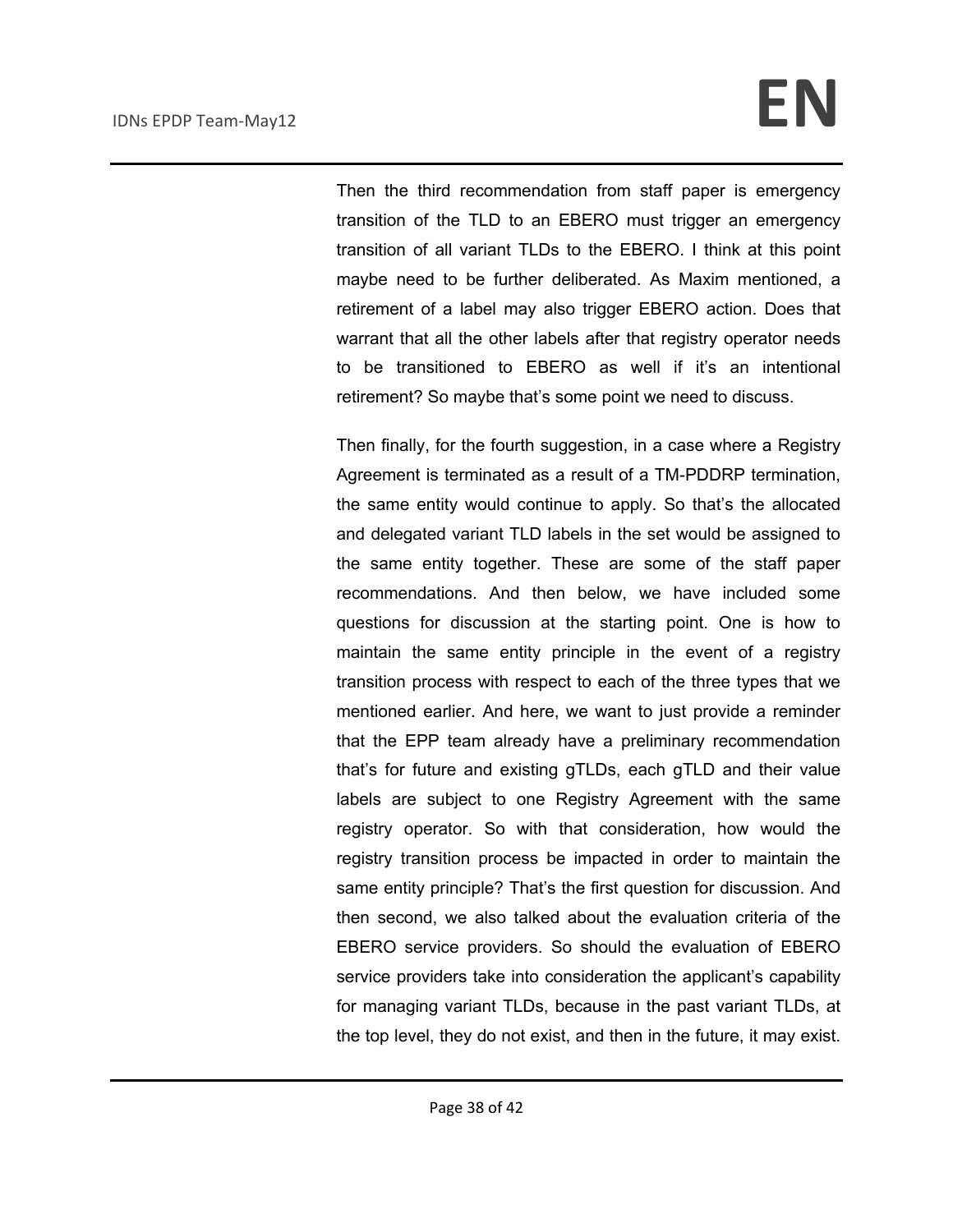So should EBERO service providers have the capability to manage them as well? That's the second question. And then third, it's more like a catchall question. Are there any additional consideration regarding the registry transition process involving variant TLDs? So these are some of the starting point. I see Maxim has his hand up.

JUSTINE CHEW: Go ahead, Maxim.

- MAXIM ALZOBA: I have a suggestion. To simplify understanding and the work of the workgroup, I suggest we check how things are going to work in the following three situations. First, addition of label of a string to variant set, removal of a string from the variant set, and then transition of all variants. So we don't have too much confusion in the process. Because each might be used in the future, it's better to carefully explore all of these three. So we have the, I'd say, clear picture. Thanks.
- JUSTINE CHEW: Thank you for that suggestion, Maxim. Can I clarify or ask supplementally, would that be somehow impacted by whatever that triggers the change?
- MAXIM ALZOBA: Most probably for each of these options, there will be a need for the reason of the change. Because for example, failure to provide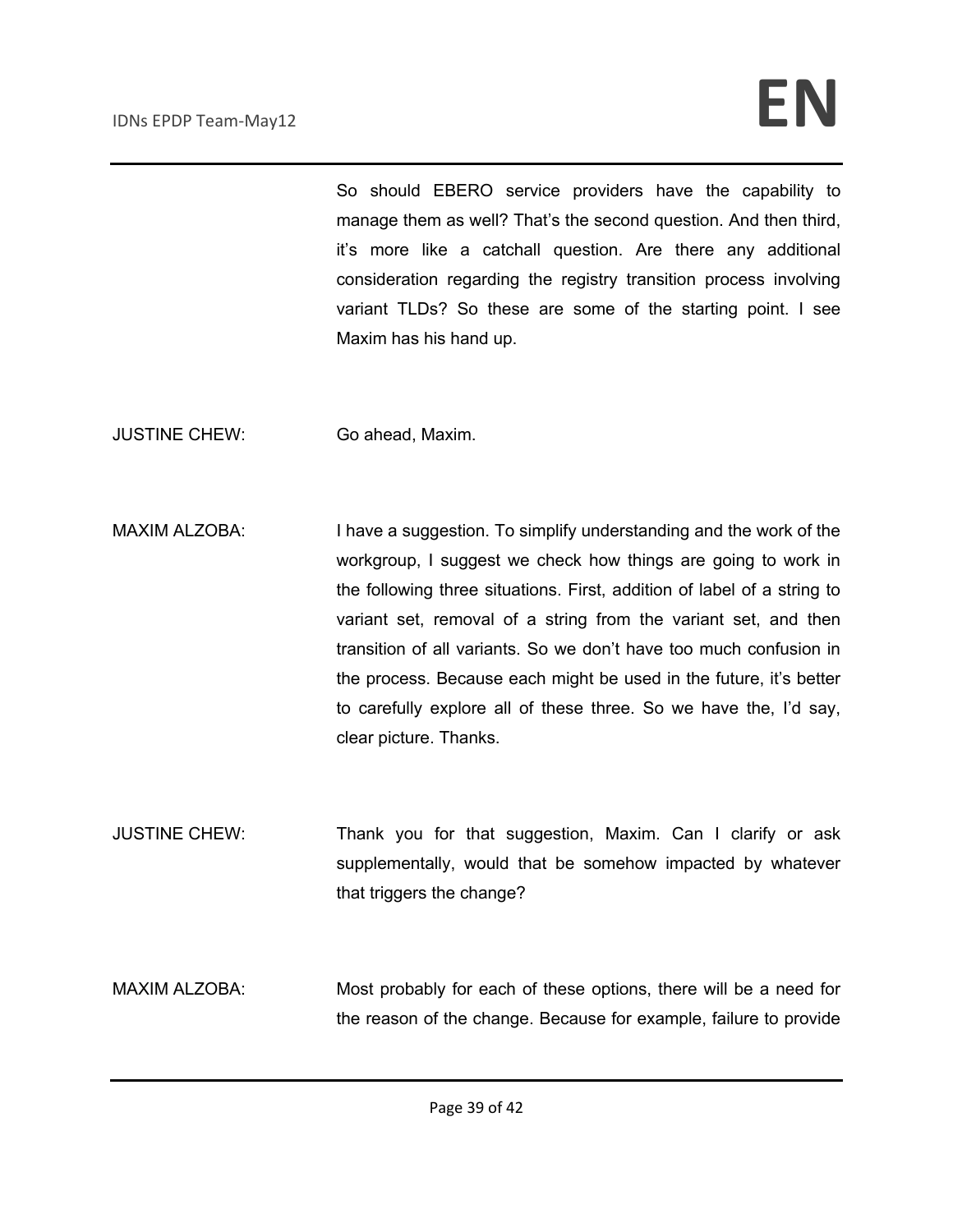necessary technical functions, it's a bad reason. So there should be some kind of punishment for that. Maybe termination of the contract. But if, for example, a registry provides ICANN with a paper from the state saying that the state no longer intends to support the script on official level, why not? It's not something for which registry should be punished. It's well beyond their level and they should continue to support other languages in the variant set. Thanks.

- JUSTINE CHEW: Okay. Great. Thank you for that, Maxim. I'm hoping that staff is clear on that. Anil?
- ANIL JAIN: Thank you, Justine. This is with respect to Maxim's question on if a particular variant or string of IDN is not supported by the government. Basically, this normally comes under ccTLD. But also we are discussing the similar issue. In no circumstances—
- JUSTINE CHEW: Anil, I think you're breaking. To me, you're breaking up. I seem to have lost audio from you. He disappeared altogether. So I'm not the only one. I see that he's disappeared.
- DEVAN REED: Hi, Justine. I see Anil is still with us. And it looks like his microphone did just join back.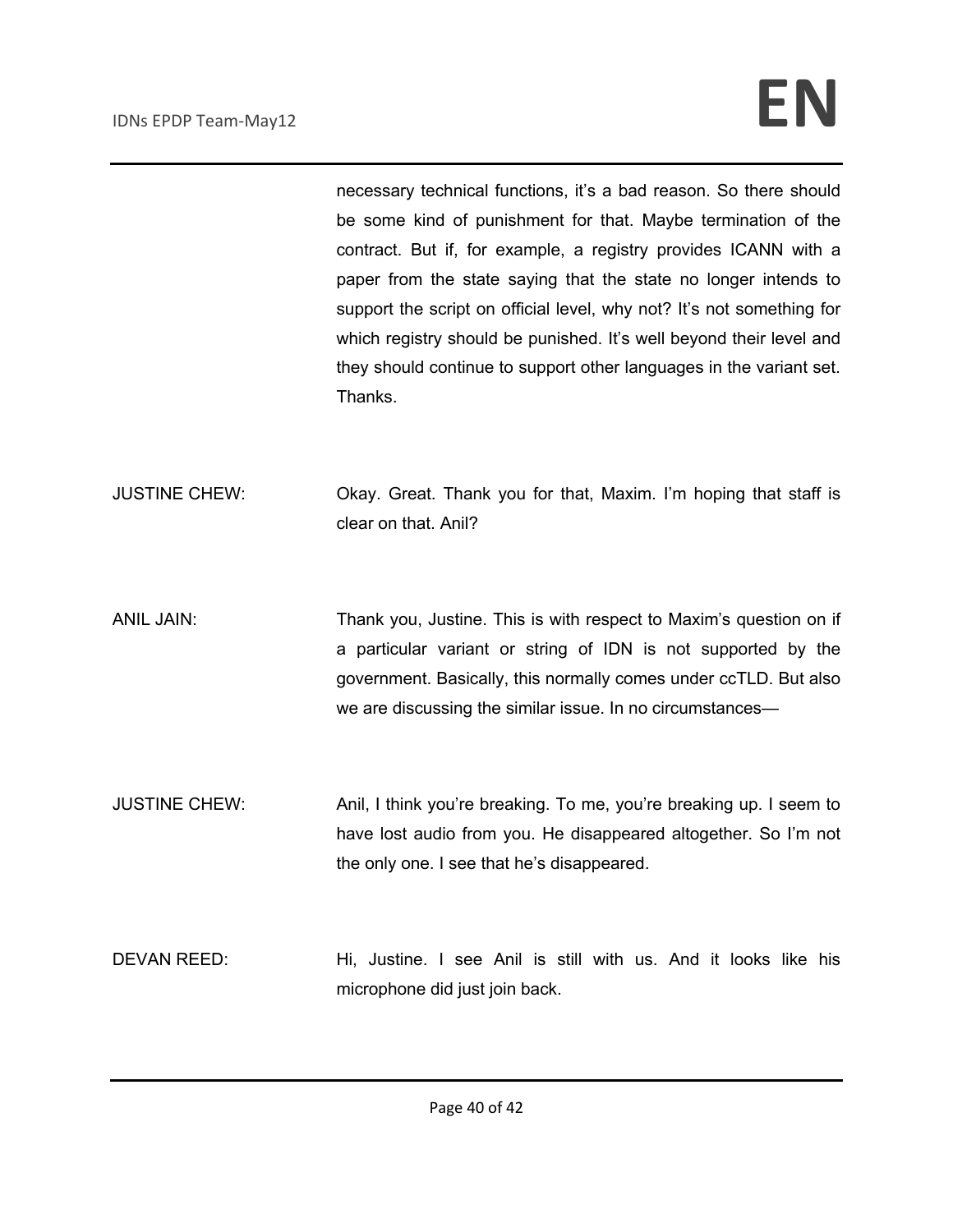ANIL JAIN: Sorry. This was with respect to Maxim's question on the government not supporting a particular string in a particular language. So it always happens that when government stops supporting a particular string or the community, then they go for some of that string in the different language. So I personally feel that that situation may not come, that a particular registrar is not able to support. Yes, the capability needs to be revamped after some time. So at that particular time, I don't support that we should punish the registrar in any sense. I support Maxim in that level. Thank you.

JUSTINE CHEW: Thank you for the comment, Anil. It's noted. We have two minutes left to the call. Does anyone else want to contribute a comment or ask questions at this point in time? If not, then the staff have got their job cut out for them for the next call and do the homework. And all you participants have homework too as well in terms of the draft text for A7 part 1, A9, and A10. Don't forget that's due next Friday. Barring any more questions or any AOBs, I'm inclined to give you one minute back of your time and close the call. All right. Thank you for your attention and your patience and all your contributions today. Good discussion. See you next week.

DEVAN REED: Thank you all so much for joining. Once again, this meeting is adjourned. I'll end the recording and disconnect all remaining lines. Have a great rest of your day.